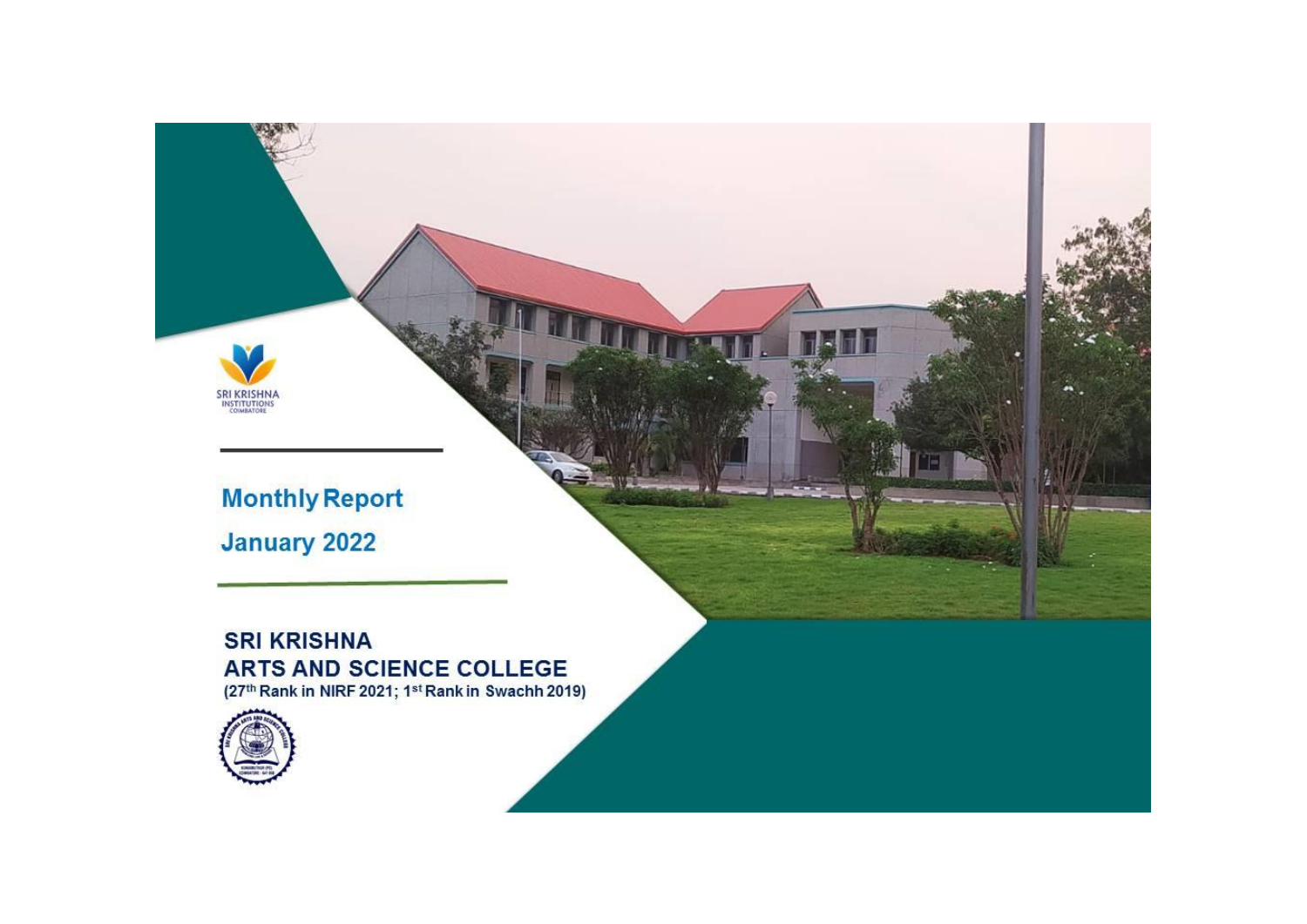#### **Contents**

| 2. |      | Department of Commerce Industry Integrated organized a pictorial activity on 22nd January 2022 for B.Com (BPS) and<br>B.Com (CM) Students. The Organizer for the programme is Dr.S.Lalitha, Assistant Professor, Department of Commerce<br>Industry Integrated, Sri Krishna Arts and Science College. A total of 87 Students participated in the programme2 |  |
|----|------|-------------------------------------------------------------------------------------------------------------------------------------------------------------------------------------------------------------------------------------------------------------------------------------------------------------------------------------------------------------|--|
| 3. |      | Department of Commerce Industry Integrated organized a Guest lecturer on Position yourself for the future on 22nd<br>January 2022 for B. Com (BPS) Students. The Resource Person for the programme is. A total of 71 Students participated                                                                                                                  |  |
|    |      |                                                                                                                                                                                                                                                                                                                                                             |  |
|    |      |                                                                                                                                                                                                                                                                                                                                                             |  |
|    |      |                                                                                                                                                                                                                                                                                                                                                             |  |
|    |      | 2.2. Faculty Served as Experts, Examiners, Chairpersons, Resource persons, Board members (Both SKASC and                                                                                                                                                                                                                                                    |  |
|    | 2.3. |                                                                                                                                                                                                                                                                                                                                                             |  |
|    | 2.4. |                                                                                                                                                                                                                                                                                                                                                             |  |
|    |      |                                                                                                                                                                                                                                                                                                                                                             |  |
|    |      |                                                                                                                                                                                                                                                                                                                                                             |  |
|    | 3.2. |                                                                                                                                                                                                                                                                                                                                                             |  |
|    | 3.3. |                                                                                                                                                                                                                                                                                                                                                             |  |
|    |      |                                                                                                                                                                                                                                                                                                                                                             |  |
|    |      |                                                                                                                                                                                                                                                                                                                                                             |  |
|    |      |                                                                                                                                                                                                                                                                                                                                                             |  |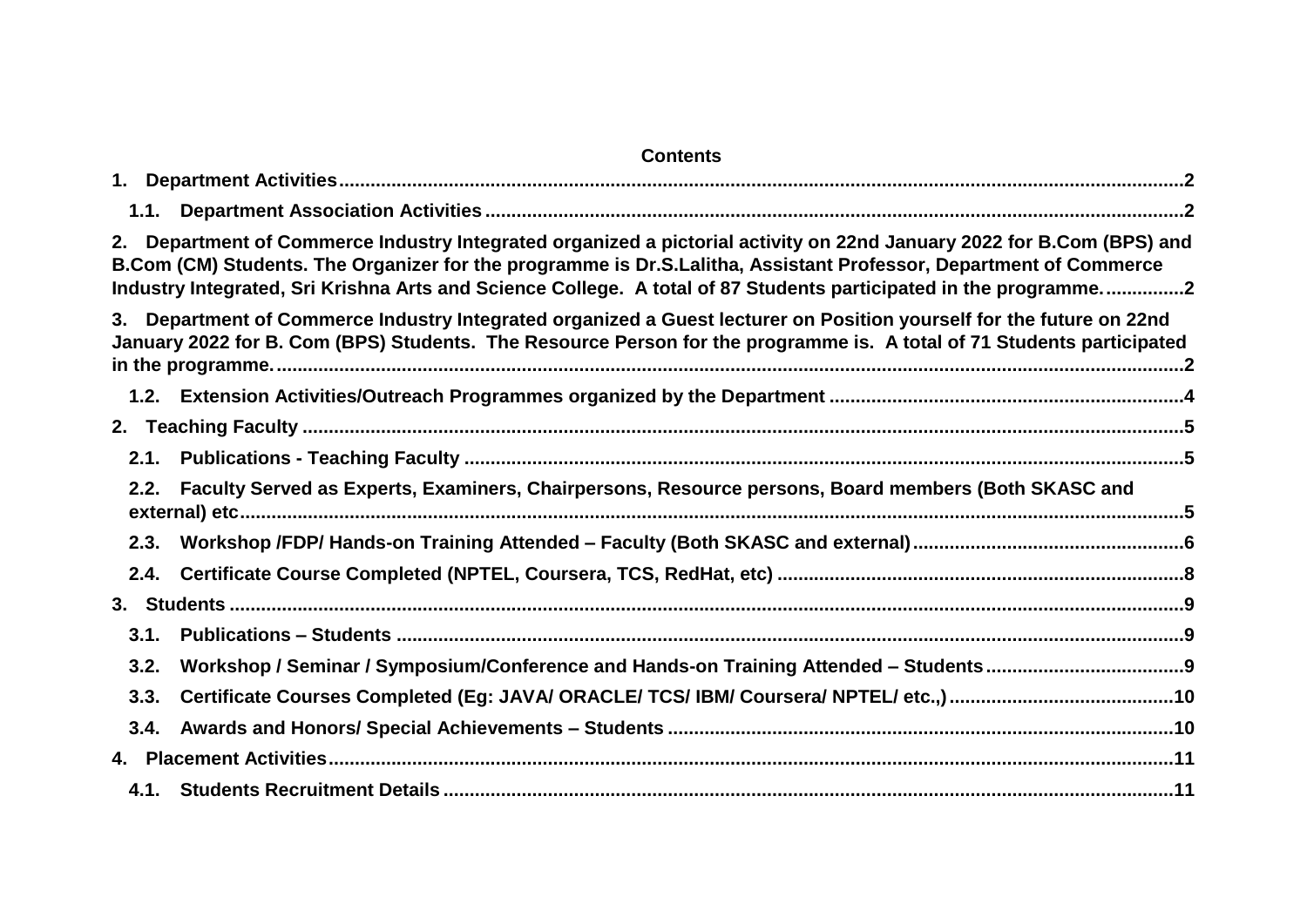### **1. Department Activities**

#### <span id="page-2-1"></span><span id="page-2-0"></span>1.1. **Department Association Activities**

- 1. Department of Commerce Finance organized a Faculty Development Programme on Advanced Tally on 22 January 2022. The Resource Person for the programme is Ms. V. Gayathri, Tally Certified Trainer, Sri Krishna I-Tec and Management Solution Pvt. Ltd, Coimbatore. A total of 34 faculties participated in the programme.
- <span id="page-2-2"></span>2. Department of Commerce Industry Integrated organized a pictorial activity on 22nd January 2022 for B.Com (BPS) and B.Com (CM) Students. The Organizer for the programme is Dr.S.Lalitha, Assistant Professor, Department of Commerce Industry Integrated, Sri Krishna Arts and Science College. A total of 87 Students participated in the programme.
- <span id="page-2-3"></span>3. Department of Commerce Industry Integrated organized a Guest lecturer on Position yourself for the future on 22nd January 2022 for B. Com (BPS) Students. The Resource Person for the programme is. A total of 71 Students participated in the programme.
- 4. Department of Computer Science organized a One Week Pre Placement Trainingform12-01-2022 to 21-01-2022 for II B.Sc CS A&BStudents. A Total of 95 Students participated in the programme.
- 5. Department of Computer Science organized a One Week Placement Training on *Aptitude Training*form24-12-2021 to 29-12-2021 for V M.Sc SS Students. A Total of 34 Students participated in the programme.
- 6. Department of Computer Science organized a One Week Placement Training on *Technical Session*form24-12-2021 to 29-12-2021 for V M.Sc SS Students. A Total of 34 Students participated in the programme.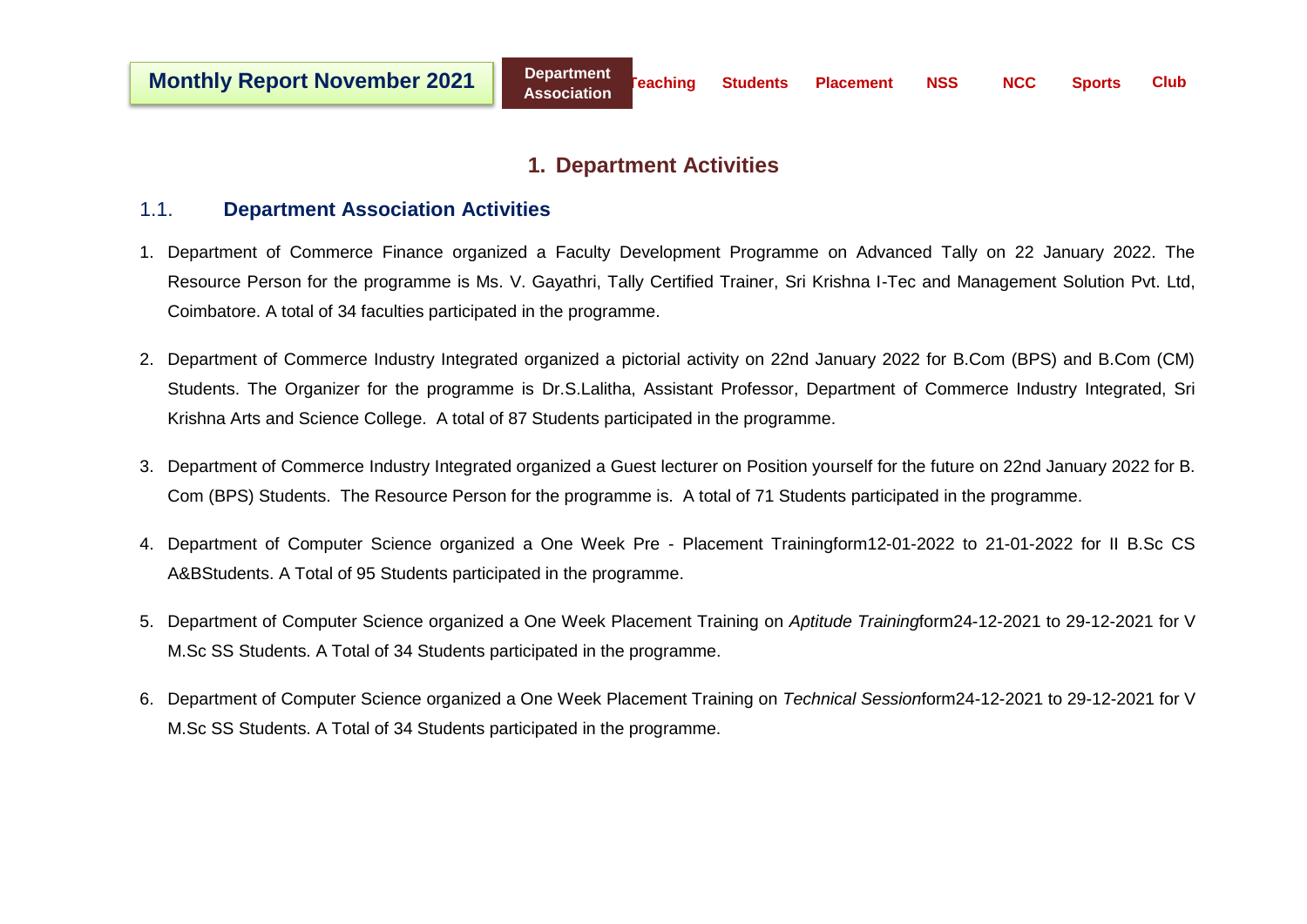- 7. Department of Bioscience organized a Poster Competition on Awareness on Accelerating a Leprosy Free World on 29<sup>th</sup>January 2022 for I BSc Microbiology. The coordinator for the programme is Prof Tamilmozhi M, Department of Bioscience, Sri Krishna Arts & Science College, Coimbatore. A total of 25 Students participated in the competition.
- 8. Department of Bioscience organized aExpert Lecture on on 29<sup>th</sup>January 2022 for I BSc Biotechnology. The Resource Person for the programme is Dr Geethamani.P -Professor, Department of Chemistry, KGISL institute of technology, Saravanampatti, Coimbatore.A total of 64 Students participated in the programme.
- 9. Department of languages conducted World Thirukural conference on 07.01.202. Mr.R.N.RaviHonourable Governor of TamilNadu was the chief guest. Around 265 staff members of SKASC participated in the event.
- 10. Department of languages organized Pongal vizha on 13.01.2022. Mr. R.K.HariPrasath from Raja National Higher Secondary school was the chief guest. 95 students from I B.Sc BT and I B.Com (A&F 'B') participated in the event.
- 11. Department of Commerce Business Applications organized a webinar on Importance of due diligence on IPO & Secondary Market Do's and Don'ts on 07th January 2022 for BCOMAF,CS & ECOM The Resource Person for the programme is, Mr. Karthik.B, CDSL, Head of Tamilnadu region. A total of 26 Students participated in the Programme.
- 12. Department of Costume design and fashion organized a workshop on Kalamkari on 10.1.2022 to 11.1.2022. The Resource Person for the programme is Mrs Vasantha Kumar A total of 49 Students participated in the Programme
- 13. Department of Costume design and fashion organized a webinar on How to start a boutique on 29.01.2022. The Resource Person for the programme is Mrs Vasantha Kumar A total of 47 Students participated in the Programme
- 14. Department of Commerce Business Applications organized a webinar on Importance of due diligence on IPO & Secondary Market Do's and Don'ts on 07th January 2022 for BCOMAF,CS & ECOM The Resource Person for the programme is, Mr. Karthik.B, CDSL, Head of Tamilnadu region. A total of 26 Students participated in the Programme.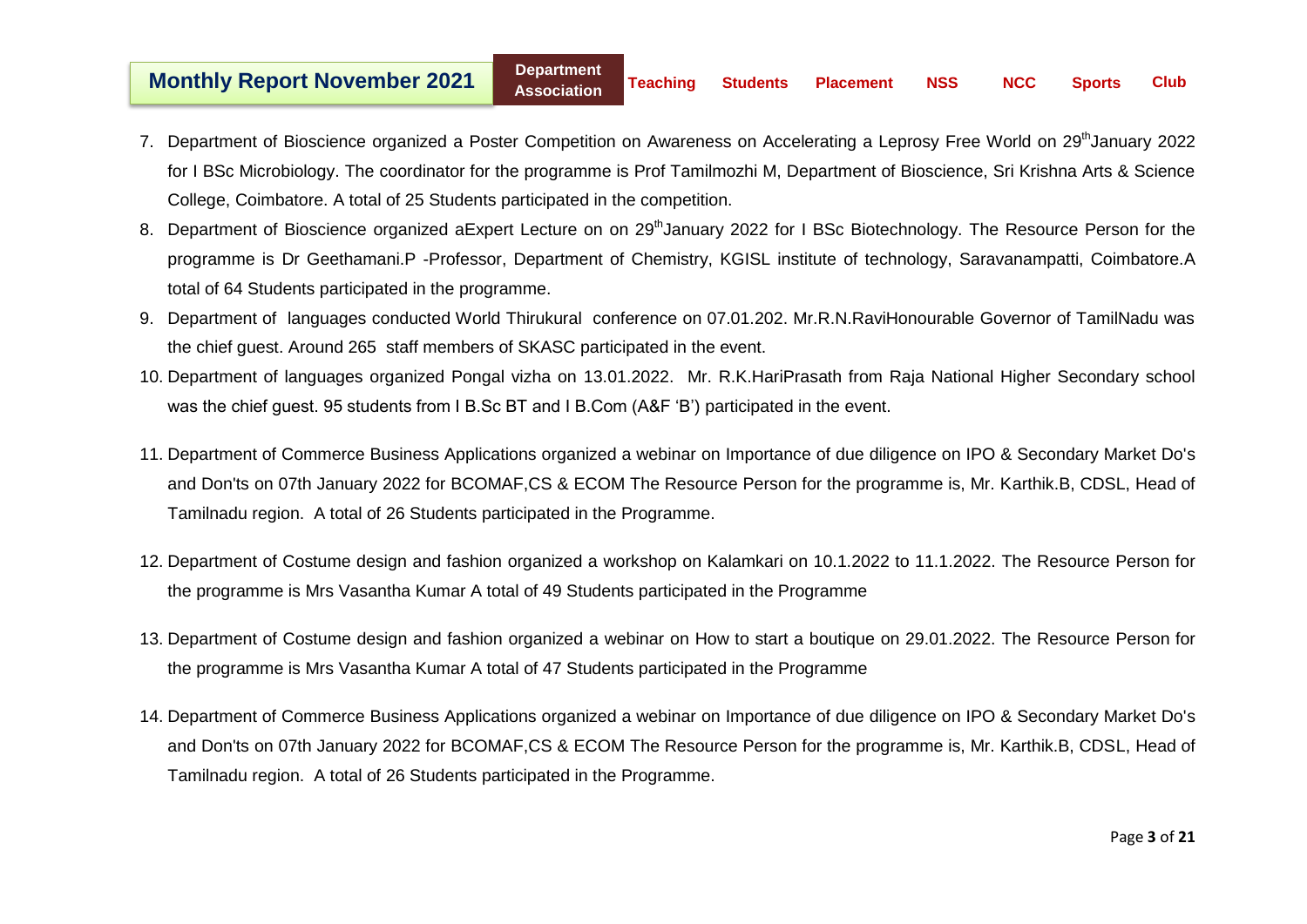#### <span id="page-4-0"></span>1.2. **Extension Activities/Outreach Programmes organized by the Department**

- 1. Department of Commerce Business Applications organized Commemoration day celebration on National Youth Day on 12th January 2022 for BCOMAF,CS & ECOM The Resource Person for the programme is, Dr. M Shanthanalakshmi, HOD, Department of Commerce, Sri Krishna Arts and Science College. A total of 10 Students participated in the Programme
- 2. Department of Commerce Business Applications organized Commemoration day celebration on National Youth Day on 12th January 2022 for BCOMAF,CS & ECOM The Resource Person for the programme is, Dr. M Shanthanalakshmi, HOD, Department of Commerce, Sri Krishna Arts and Science College. A total of 10 Students participated in the Programme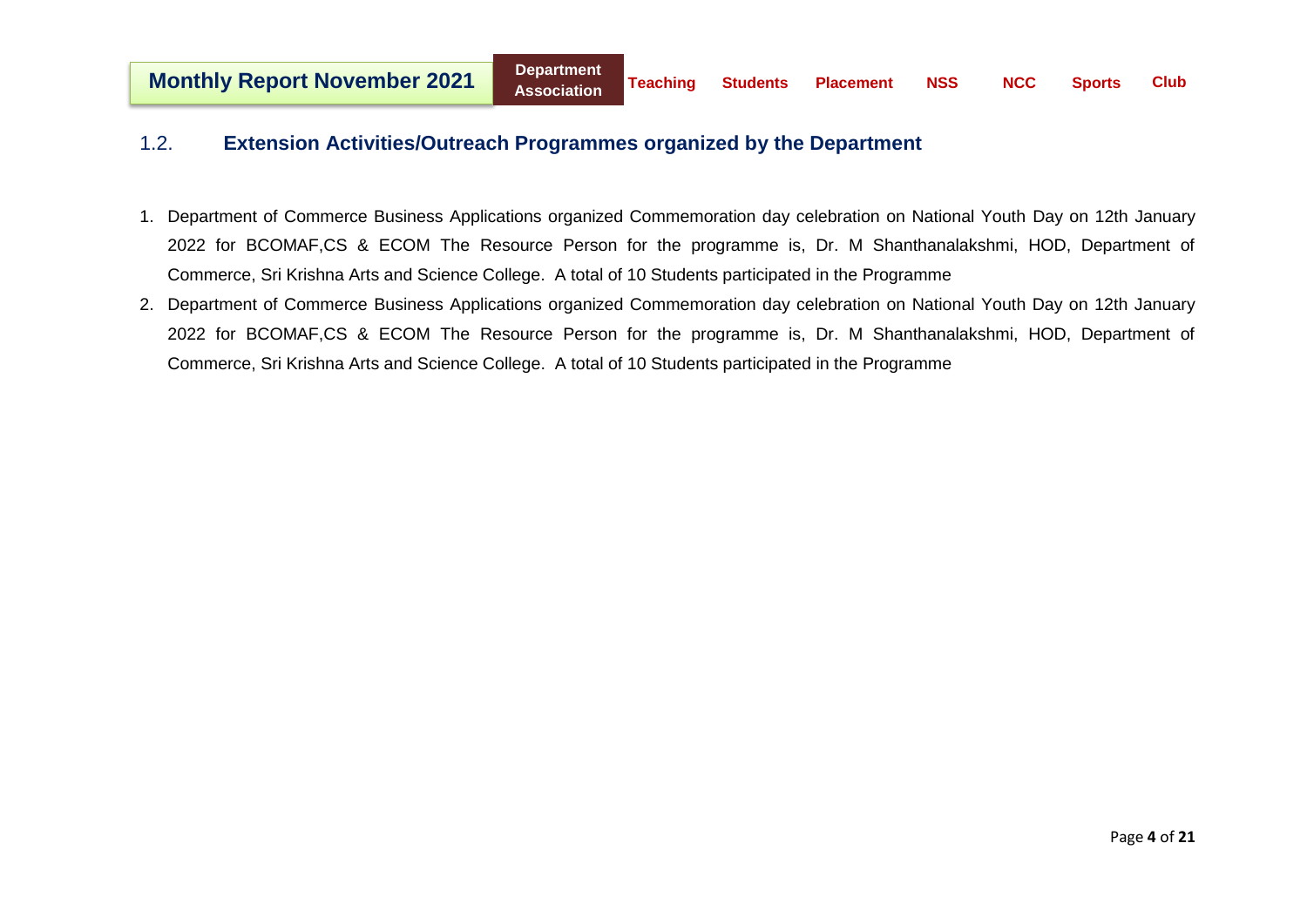### **2. Teaching Faculty**

#### <span id="page-5-1"></span><span id="page-5-0"></span>**2.1. Publications - Teaching Faculty**

1. S.Senthil Kumar, B. Srimathy&P. Ramesh Babu(2021),Investigations on the antibacterial finish of naturalplant extracts on cotton fabrics, Man-Made Textile in India, 347- 350.

## <span id="page-5-2"></span>**2.2. Faculty Served as Experts, Examiners, Chairpersons, Resource persons, Board members (Both SKASC and external) etc**

| S.No.            | <b>Name of the Faculty</b>   | <b>Department</b>   | Served as                                                                                                                         | Held at (name of the organization)                                                           | <b>Date</b>              |
|------------------|------------------------------|---------------------|-----------------------------------------------------------------------------------------------------------------------------------|----------------------------------------------------------------------------------------------|--------------------------|
| 1.               | Prof. Priyatharsini D.       | Psychology          | <b>Resource Person</b>                                                                                                            | Online @ SHAPES (Society for Health &<br><b>Psychology Enabled Services)</b>                 | 04.12.2021               |
| 2.               | Prof. Jayapriya J.           | Psychology          | <b>Resource Person</b>                                                                                                            | Online @ SHAPES (Society for Health &<br><b>Psychology Enabled Services)</b>                 | 05.12.2021               |
| 3.               | Dr.N.A.Sheela<br>Selvakumari | Computer<br>Science | Reviewer for the<br>2021 IEEE<br>International<br>Conference on<br>Computational<br>Intelligence and<br>Computing<br>Applications | G H Raisoni College of Engineering, Nagpur                                                   | 26.11.2021<br>27.11.2021 |
| $\overline{4}$ . | Dr.N.A.Sheela<br>Selvakumari | Computer<br>Science | Publication<br><b>SKRGC</b><br>Member                                                                                             | SK Research Group of Companies (SKRGC) -<br><b>Scholarly Peer Reviewed Research Journals</b> | 30.12.2021               |
| 5.               | Dr. V. Jeyanthi              | <b>Mathematics</b>  | <b>Resource Person</b>                                                                                                            | Nirmala College for women, Coimbatore - 641<br>018                                           | 25.10.2021               |
| 6.               | Dr. M. Richard Robert<br>Raa | English             | $DC$ Member $-DC$<br>Meeting                                                                                                      | Dr. NGP Arts and Science College, Coimbatore                                                 | 22.12.2021               |
| 7.               | Dr. M. Richard Robert        | English             | <b>Resource Person</b>                                                                                                            | RIE, Ajmer                                                                                   | 28.12.2021               |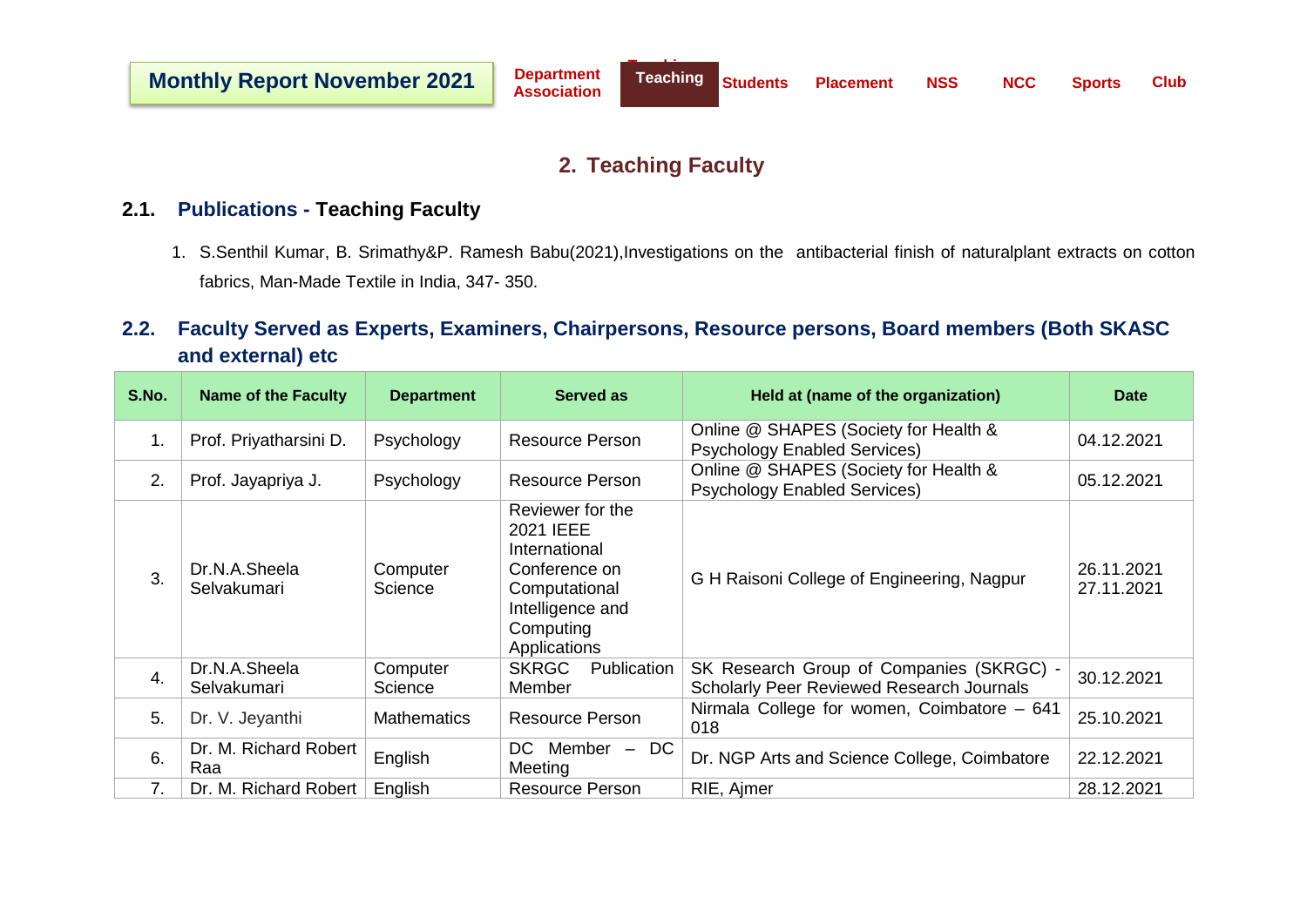| یہ ب<br>Rdd |  |
|-------------|--|
|-------------|--|

## <span id="page-6-0"></span>**2.3. Workshop /FDP/ Hands-on Training Attended – Faculty (Both SKASC and external)**

| <b>S.No.</b> | <b>Name of the Faculty</b> | <b>Department</b>              | <b>Workshop</b><br>/FDP/ Hands-<br>on training<br>/Seminars /<br><b>Conference</b> | <b>Title of the Programme</b>                                                                                                   | <b>Held at</b>                                                 |
|--------------|----------------------------|--------------------------------|------------------------------------------------------------------------------------|---------------------------------------------------------------------------------------------------------------------------------|----------------------------------------------------------------|
| 1.           | Dr.Kalakumari T            | <b>Commerce Non</b><br>Finance | <b>FDP</b>                                                                         | <b>Investor Education</b>                                                                                                       | Rathinam College of Arts and Science,<br>Coimbatore.           |
| 2.           | Dr.Kalakumari T            | <b>Commerce Non</b><br>Finance | International<br>webinar                                                           | <b>ASEAN Government</b><br>Initiative in Managing<br>Covid-19                                                                   | Excel Engineering College, Namakkal                            |
| 3.           | Dr Brinda Kalyani P R      | Commerce<br>Finance            | Workshop                                                                           | National workshop on<br>Application of Research<br>methodology in<br>Management and Social<br>Science                           | Berhampur Odisha                                               |
| 4.           | Mrs. J. Radhika            | Commerce<br>Finance            | Workshop                                                                           | National workshop on<br>Application of Research<br>methodology in<br>Management and Social<br>Science                           | Berhampur Odisha                                               |
| 5.           | Dr Brinda Kalyani P R      | Commerce<br>Finance            | <b>FDP</b>                                                                         | <b>Five Day National Level</b><br><b>Faculty Development</b><br>Programme on<br>Innovative Practices in<br>Research Methodology | Jamal Mohammed College of Teacher<br>Education, Tiruchirapalli |
| 6.           | Prof. A. Jeevarathinam     | Computer<br>Science            | <b>FDP</b>                                                                         | National Level FDP on<br>Emerging innovative<br>trends in Quality<br><b>Research Paper Writing</b><br>and publishing in right   | SRI G V G VISALAKSHI COLLEGE FOR<br><b>WOMWN</b>               |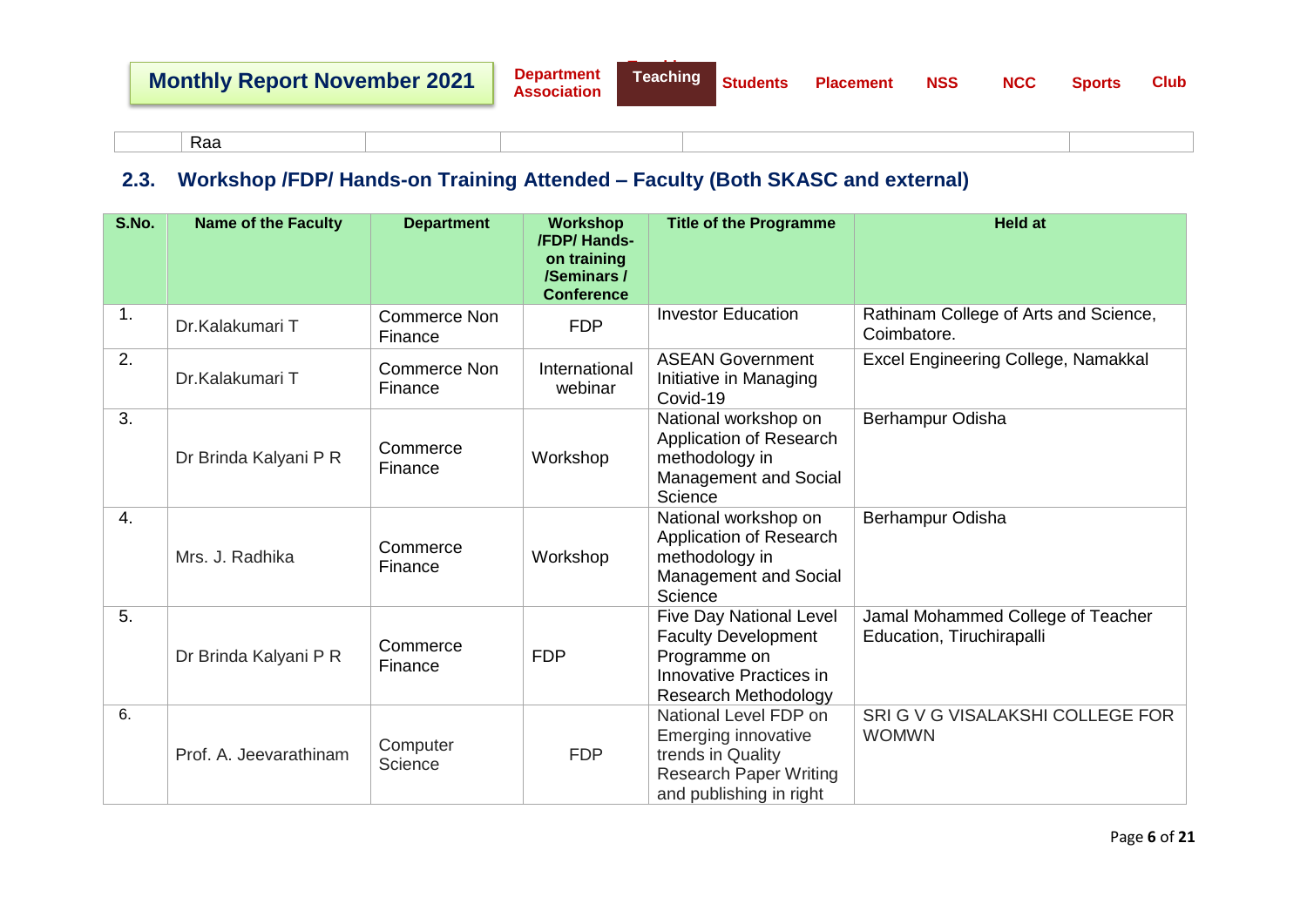# **Monthly Report November 2021**

**Department Association**

**Teaching Students Placement NSS NCC Sports Club**

|                  |                              |                                                    |                                     | journals                                                                |                                                                                                                                                                |
|------------------|------------------------------|----------------------------------------------------|-------------------------------------|-------------------------------------------------------------------------|----------------------------------------------------------------------------------------------------------------------------------------------------------------|
| 7.               | Dr. V. Shanmugapriya         | Computer<br>Science                                | <b>FDP</b>                          | "Security in Blockchain<br>and Cyber-Physical<br><b>Systems Design"</b> | <b>Government Engineering</b><br>College, Rajkot.                                                                                                              |
| $\overline{8}$ . | Prof.Abirami N               | Computer<br>Applications                           | International<br>Virtual<br>Webinar | Fundamentals of IoT                                                     | Amman College of Arts & Science<br>(Affiliated to Madurai Kamaraj University,<br>Madurai)<br>Pillaiyarnatham, Dindigul-2                                       |
| 9.               | Prof. Lavanya. G             | Electronics and<br>Communication<br><b>Systems</b> | Workshop                            | <b>NPTEL E-Awareness</b><br>workshop                                    | In association with Teegala Krishna<br>Reddy Engineering College, Hyderabad,<br>Telangana<br>and R.V.R & J.C College of<br>Engineering, Guntur, Andhra Pradesh |
| 10.              | Prof. Lavanya. G             | Electronics and<br>Communication<br><b>Systems</b> | Workshop                            | <b>NPTEL</b><br>E-Awareness<br>workshop                                 | In association withHaldia<br>Institute of<br>Bengal&Dr.<br>Technology, Haldia,<br>West<br>N.G.P. Arts and<br>Science<br>College,<br>Coimbatore, Tamil Nadu     |
| 11.              | Dr. S. R. Vijayalakshmi      | Electronics and<br>Communication<br><b>Systems</b> | Online<br>Elementary<br><b>FDP</b>  | "Robot Operating<br>System (ROS)"                                       | Organized by the All India Council for<br><b>Technical Education (AICTE), ATAL</b><br>Academy at GSSS Institute Of<br>Engineering And Technology For Women     |
| 12.              | Prof. Lavanya. G             | Electronics and<br>Communication<br><b>Systems</b> | Workshop                            | <b>NPTEL</b><br>E-Awareness<br>workshop                                 | In association with The ICFAI University,<br>Jaipur, Rajasthan & Shri Shivaji College,<br>Parbhani, Maharashtra                                                |
| 13.              | Dr. Vignesh<br>Ramamoorthy H | <b>ICT</b> and<br>Cognitive<br><b>Systems</b>      | <b>FDP</b>                          | Machine Learning<br>Algorithms<br>for Dead Time Systems                 | Geethanjali College of Engineering and<br>Technology, Hyderabad                                                                                                |
| 14.              | Dr.Sangeetha R               | ICT and                                            | Workshop                            | <b>NPTEL E-Awareness</b>                                                | $\overline{\phantom{a}}$                                                                                                                                       |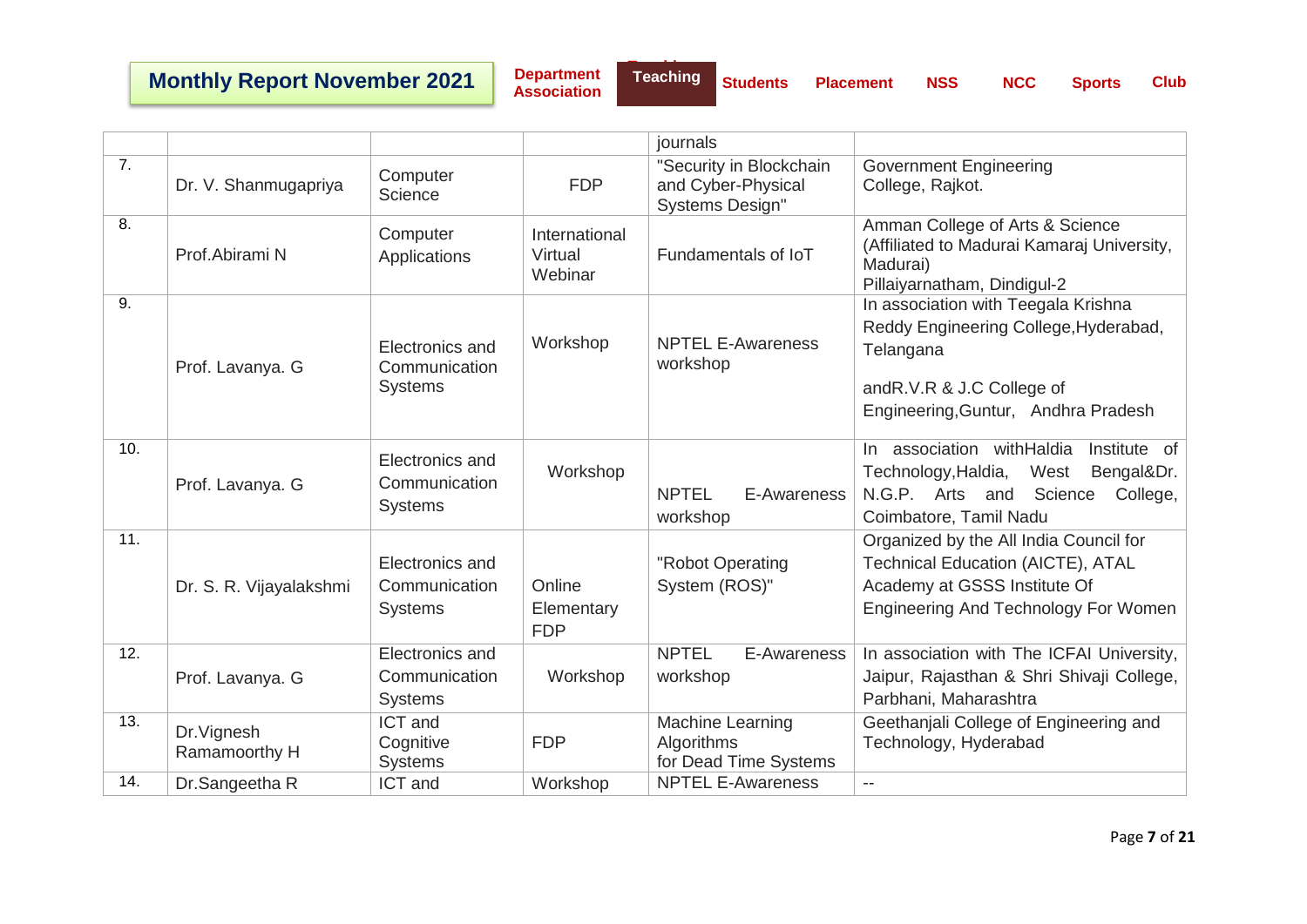## **Monthly Report November 2021**

**Department Association**

|     |                      | Cognitive<br><b>Systems</b>            |                     | workshop                                                                 |                                                 |
|-----|----------------------|----------------------------------------|---------------------|--------------------------------------------------------------------------|-------------------------------------------------|
| 15. | Prof VJ Rajakumar    | ICT and<br>Cognitive<br><b>Systems</b> | <b>FDP</b>          | <b>Ethical Hacking and</b><br><b>Cyber Security</b>                      | PSG College of Arts and Science                 |
| 16. | Prof VJ Rajakumar    | ICT and<br>Cognitive<br><b>Systems</b> | <b>FDP</b>          | <b>Teacher Quality and</b><br>Quality Teaching in<br>HEI's               | <b>IOT ACADEMY</b>                              |
| 17. | Prof Aarthi Rashmi B | <b>Bioinformatics</b>                  | Webinar             | Gene therapy and<br>Peptide Drug discovery                               | Pulla Ready Institute of Pharmacy,<br>Hyderabad |
| 18. | Srinivasan J         | Biotechnology                          | Lecture<br>Workshop | <b>Current Scenario in</b><br>Agricultural and Food<br>Biotechnology     | PSGCAS, Coimbatore                              |
| 19. | Vinoth Kanna A       | Biotechnology                          | Lecture<br>Workshop | <b>Current Scenario in</b><br>Agricultural and Food<br>Biotechnology     | PSGCAS, Coimbatore                              |
| 20. | Vinoth Kanna A       | Biotechnology                          | Webinar             | Innovative cultivation<br>and utilization of<br>Medicinal plants in home | G. Venkatasamy Naidu College, Kovilpatti        |

#### **2.4. Certificate Course Completed (NPTEL, Coursera, TCS, RedHat, etc)**

<span id="page-8-0"></span>

| S.<br>No. | <b>Name of the Faculty</b> | <b>Department</b>                          | <b>Course Name</b>                                                    | <b>Duration</b> | <b>Date of Completion</b> |
|-----------|----------------------------|--------------------------------------------|-----------------------------------------------------------------------|-----------------|---------------------------|
| п.        | Dr.Sangeetha R             | <b>ICT and Cognitive</b><br><b>Systems</b> | AIML Workshop on Building AI-Enabled<br>Face Mask Detector by Edureka | 4 hours         | 16-01-2022                |
| 2.        | Dr. Vanaja K               | <b>ICT and Cognitive</b><br><b>Systems</b> | AIML Workshop on Building AI-Enabled<br>Face Mask Detector by Edureka | 4 hours         | 16-01-2022                |
| 3.        | Dr.Sangeetha R             | <b>ICT and Cognitive</b><br><b>Systems</b> | <b>Tableau by Simplilearn</b>                                         | 3 hours         | 03-01-2022                |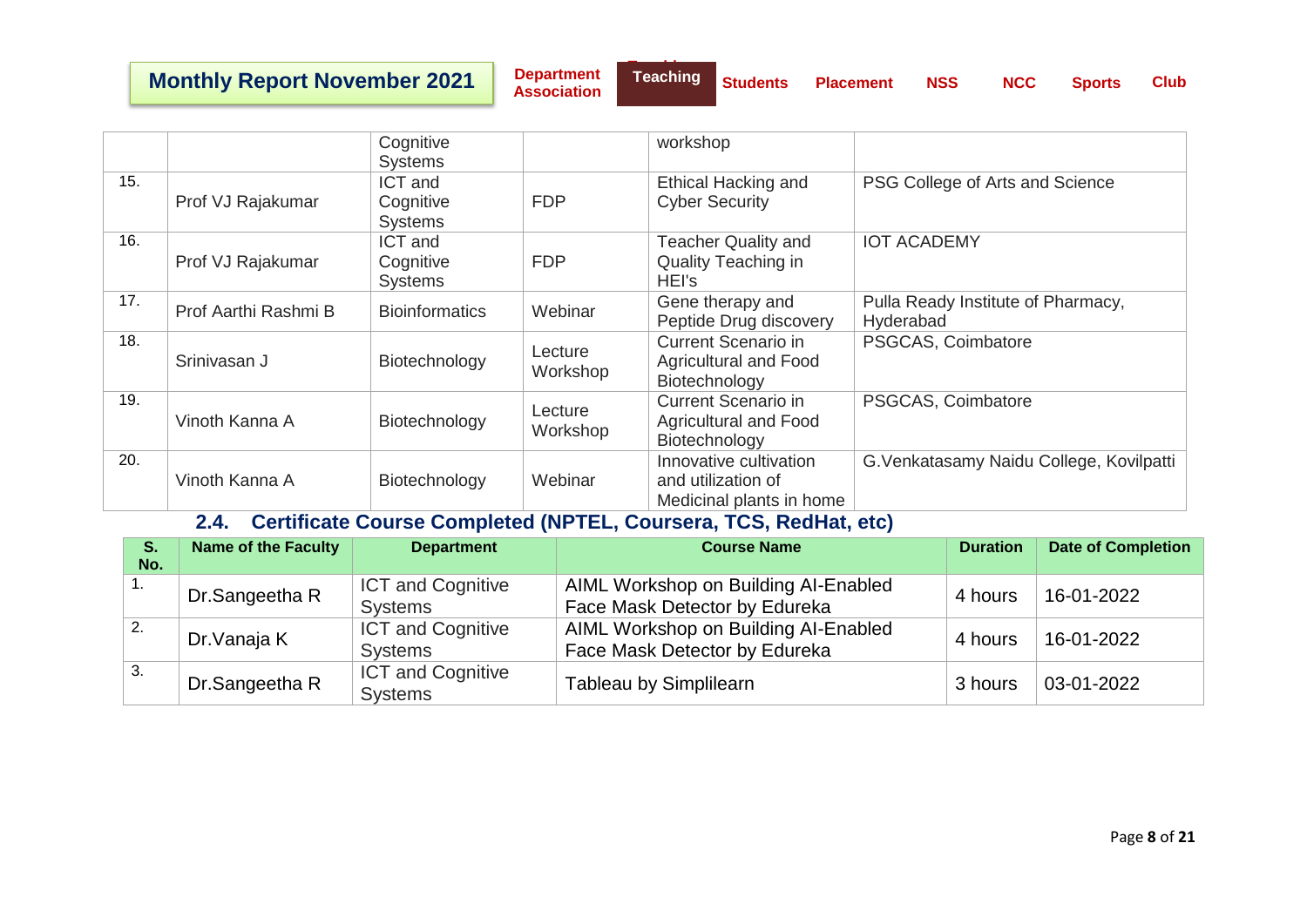### **3. Students**

#### <span id="page-9-1"></span><span id="page-9-0"></span>**3.1. Publications – Students**

1. Dr.S.Anbumalar, Ms Alice Prasanna J W, Ms Priyadarshini S, Ms S S Yoga Shanmathi (2022). Study on Online Shopping in Coimbatore. GIS Science Journal, ISSN 1869-9391, Volume 9, Issue 1, 2022, Page 498-508

### <span id="page-9-2"></span>**3.2. Workshop / Seminar / Symposium/Conference and Hands-on Training Attended – Students**

| S.<br>No.        | <b>Register</b><br><b>Number</b> | Name of the<br><b>Student</b>   | <b>Class</b> | <b>Department</b>     | <b>Workshop</b><br>/Seminar /<br>Symposium//<br><b>Conference</b><br>/Hands-on<br>training | <b>Title of the</b><br><b>Programme</b>                                                                                                                        | <b>Held at</b>                                                                                                           |
|------------------|----------------------------------|---------------------------------|--------------|-----------------------|--------------------------------------------------------------------------------------------|----------------------------------------------------------------------------------------------------------------------------------------------------------------|--------------------------------------------------------------------------------------------------------------------------|
| 1.               | 21MBI00<br>5                     | <b>ANAGHA</b><br><b>ASHOKAN</b> | i mbi        | <b>BIOINFORMATICS</b> | Workshop                                                                                   | Molecular docking                                                                                                                                              | Department of<br>Bioinformatics, Nirmala<br>College for women                                                            |
| 2.               | 21MBI00<br>6                     | <b>ARUN RAJ</b><br>NARAYAN.C    | I MBI        | <b>BIOINFORMATICS</b> | Workshop                                                                                   | Molecular docking                                                                                                                                              | Department of<br>Bioinformatics, Nirmala<br>College for women                                                            |
| 3.               | 21MBI00<br>6                     | <b>ARUN RAJ</b><br>NARAYAN.C    | i mbi        | <b>BIOINFORMATICS</b> | <b>National E-</b><br>conference<br>(Oral<br>presentation)                                 | Bioprospecting of<br>Marine derived<br>Metabolites for<br>promising<br>biotechnology<br>applications:<br><b>Current and future</b><br>prospects(BMDM-<br>2021) | Sathyabama Institute of<br>Science and Technology,<br>Organised by Centre for<br>Drug Discovery and<br>Development(CDDD) |
| $\overline{4}$ . | 21MBI00<br>5                     | <b>ANAGHA</b><br><b>ASHOKAN</b> | I MBI        | <b>BIOINFORMATICS</b> | Workshop                                                                                   | Molecular docking                                                                                                                                              | Department of<br>Bioinformatics, Nirmala<br>College for women                                                            |
| 5.               | 21MBI00<br>6                     | <b>ARUN RAJ</b><br>NARAYAN.C    | I MBI        | <b>BIOINFORMATICS</b> | Workshop                                                                                   | Molecular docking                                                                                                                                              | Department of<br>Bioinformatics, Nirmala                                                                                 |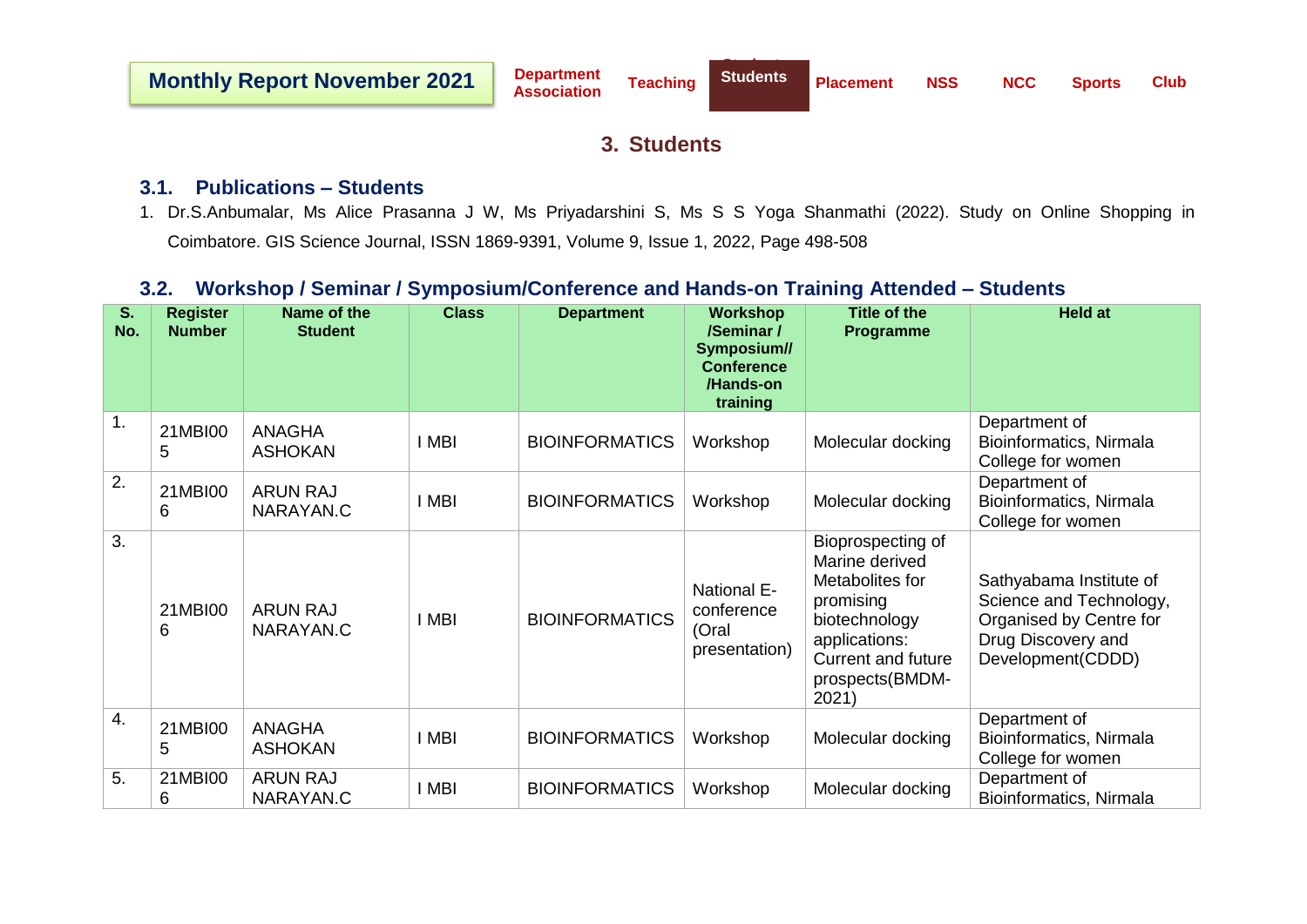**Department** 

**Association Teaching Students Placement NSS NCC Sports Club**

|    |              |                              |             |                          |                                                            |                                                                                                                                                                | College for women                                                                                                           |
|----|--------------|------------------------------|-------------|--------------------------|------------------------------------------------------------|----------------------------------------------------------------------------------------------------------------------------------------------------------------|-----------------------------------------------------------------------------------------------------------------------------|
| 6. | 21MBI00<br>6 | <b>ARUN RAJ</b><br>NARAYAN.C | I MBI       | <b>BIOINFORMATICS</b>    | <b>National E-</b><br>conference<br>(Oral<br>presentation) | Bioprospecting of<br>Marine derived<br>Metabolites for<br>promising<br>biotechnology<br>applications:<br><b>Current and future</b><br>prospects(BMDM-<br>2021) | Sathyabama Institute of<br>Science and Technology,<br>Organised by Centre for<br>Drug Discovery and<br>Development(CDDD)    |
| 7. | 21BCA13<br>9 | Raghul Vishnu P V            | <b>BCAA</b> | Computer<br>Applications | International<br>Virtual<br>Webinar                        | Fundamentals of<br>IoT                                                                                                                                         | Amman College of Arts &<br>Science (Affiliated to<br>Madurai Kamaraj<br>University, Madurai)<br>Pillaiyarnatham, Dindigul-2 |

## <span id="page-10-0"></span>**3.3. Certificate Courses Completed (Eg: JAVA/ ORACLE/ TCS/ IBM/ Coursera/ NPTEL/ etc.,)**

| S.  | <b>Register</b> | Name of the Student | <b>Class</b>  | <b>Department</b>              | <b>Certificate Course</b>             | <b>Offered By/Agency</b> | <b>Period (Month)</b> |
|-----|-----------------|---------------------|---------------|--------------------------------|---------------------------------------|--------------------------|-----------------------|
| No. | <b>Number</b>   |                     |               |                                | <b>Name</b>                           |                          | &Year)                |
| 1.  | 20MCO003        | Akhila N            | II M Com      | Commerce<br>Finance            | Basics of<br><b>Financial Markets</b> | <b>ELearnMarkets</b>     | $26^{th}$ Jan 2022    |
| 2.  | 19BCD012        | S.Boomikadharani    | <b>IIIBSc</b> | Costume<br>Design &<br>Fashion | Digital painting<br>master class      | Udemy                    | 23.1.2022             |
| 3.  | 19BCD012        | S.Boomikadharani    | <b>IIIBSc</b> | Costume<br>Design &<br>Fashion | Digital painting<br>master class      | Udemy                    | 23.1.2022             |

#### **3.4. Awards and Honors/ Special Achievements – Students**

<span id="page-10-1"></span>

| Э.<br>No. | <b>Register</b><br><b>Number</b> | Name of the Student | <b>Class</b> | <b>Department</b> | Name of the award/<br><b>Achievements</b> | International<br>/ National/State<br>Level | <b>Details</b> |
|-----------|----------------------------------|---------------------|--------------|-------------------|-------------------------------------------|--------------------------------------------|----------------|
|           |                                  | Mrs. N. Ruba        |              | English           | <b>PhD Award</b>                          |                                            | 04.01.2022     |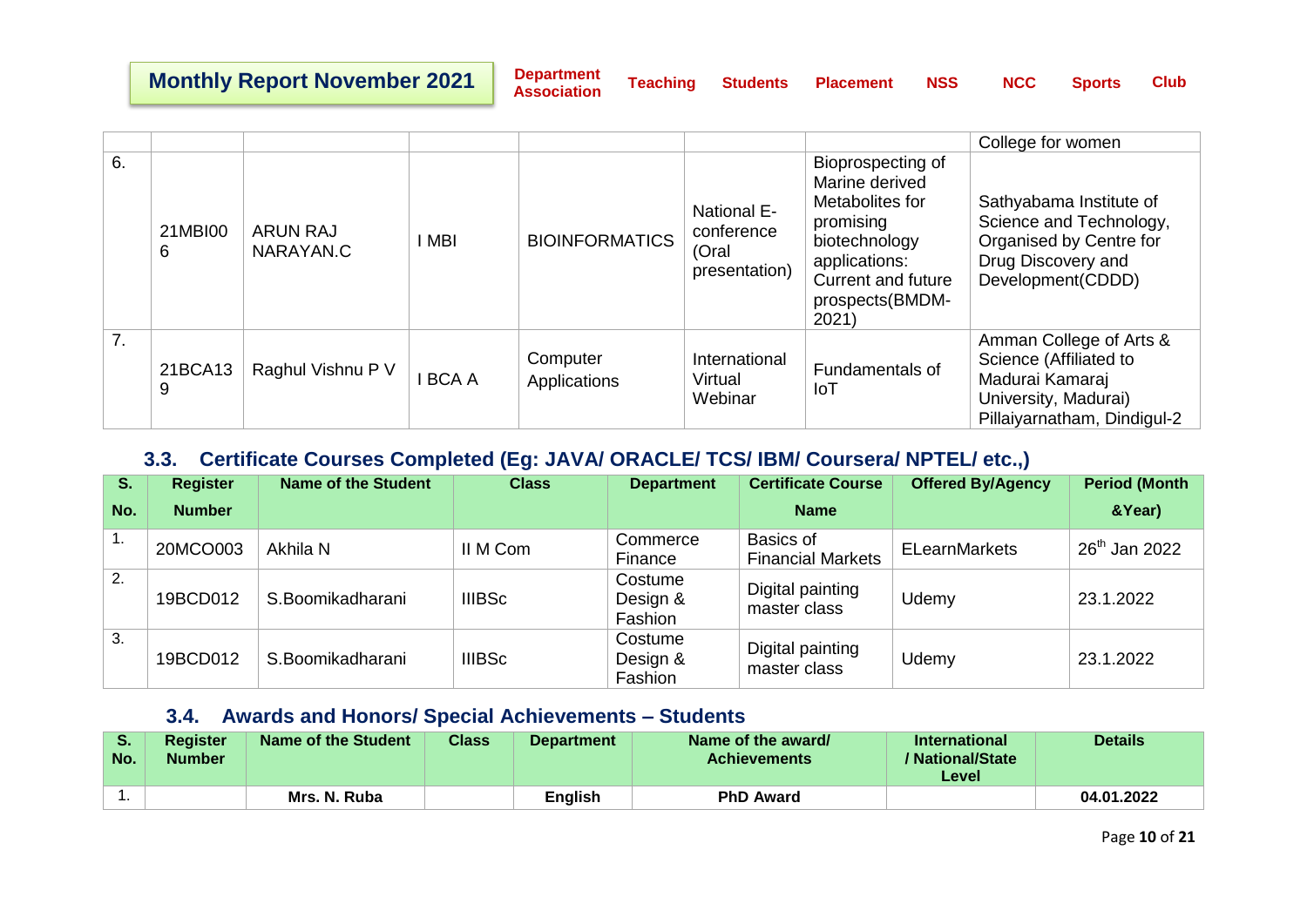## **4. Placement Activities**

### <span id="page-11-1"></span><span id="page-11-0"></span>**4.1. Students Recruitment Details**

| S.No | <b>Register</b><br>No. | <b>Name</b>                         | <b>Class</b>       | <b>Programme</b> | <b>Stream</b>     | <b>Company Placed</b> | <b>Final</b><br><b>Interview</b><br><b>Date</b> |
|------|------------------------|-------------------------------------|--------------------|------------------|-------------------|-----------------------|-------------------------------------------------|
| 1.   |                        |                                     |                    |                  |                   | <b>EMPOWER-GREAT</b>  |                                                 |
|      |                        | 19BCO307 M.ASHWIN PRABHU            | <b>B.COM CA-B</b>  | <b>UG</b>        | <b>COMMERCE</b>   | <b>WEST</b>           | 25-01-2022                                      |
| 2.   |                        |                                     |                    |                  |                   | <b>EMPOWER-GREAT</b>  |                                                 |
|      |                        | 19BBA107 ANASUYA SREEKUMAR BBA CA-A |                    | <b>UG</b>        | <b>MANAGEMENT</b> | <b>WEST</b>           | 25-01-2022                                      |
| 3.   |                        |                                     | <b>B.COM CA -</b>  |                  |                   | <b>EMPOWER-GREAT</b>  |                                                 |
|      |                        | 19BCO205 M.R. ASHOK KUMAR           | A                  | <b>UG</b>        | <b>COMMERCE</b>   | <b>WEST</b>           | 25-01-2022                                      |
| 4.   |                        |                                     |                    |                  |                   | <b>EMPOWER-GREAT</b>  |                                                 |
|      |                        | 19BPS147 SARAN.D.R                  | <b>B.COM BPS B</b> | <b>UG</b>        | <b>COMMERCE</b>   | <b>WEST</b>           | 25-01-2022                                      |
| 5.   |                        |                                     |                    |                  |                   | <b>EMPOWER-GREAT</b>  |                                                 |
|      |                        | 19BBA213 DHEERAJ. S                 | <b>BBA CA-B</b>    | <b>UG</b>        | <b>MANAGEMENT</b> | <b>WEST</b>           | 25-01-2022                                      |
| 6.   |                        |                                     |                    |                  |                   | <b>EMPOWER-GREAT</b>  |                                                 |
|      |                        | 19BCO740 SHARMILA. V                | <b>B.COM BA</b>    | <b>UG</b>        | <b>COMMERCE</b>   | <b>WEST</b>           | 25-01-2022                                      |
| 7.   |                        |                                     |                    |                  |                   | <b>EMPOWER-GREAT</b>  |                                                 |
|      | 19BCO343               | SANIYA.R                            | <b>B.COM CA-B</b>  | <b>UG</b>        | <b>COMMERCE</b>   | <b>WEST</b>           | 25-01-2022                                      |
| 8.   |                        |                                     |                    |                  |                   | <b>EMPOWER-GREAT</b>  |                                                 |
|      | 19BPS105               | H. AFFRA SUHARA                     | <b>B.COM BPS-B</b> | <b>UG</b>        | <b>COMMERCE</b>   | <b>WEST</b>           | 25-01-2022                                      |
| 9.   |                        |                                     |                    |                  |                   | <b>EMPOWER-GREAT</b>  |                                                 |
|      |                        | 19BCO307 M.ASHWIN PRABHU            | <b>B.COM CA-B</b>  | <b>UG</b>        | <b>COMMERCE</b>   | <b>WEST</b>           | 25-01-2022                                      |
| 10.  |                        |                                     |                    |                  |                   | <b>EMPOWER-GREAT</b>  |                                                 |
|      | 19BCO202               | <b>AKIL KUMAR.R</b>                 | <b>B.COM CA-A</b>  | <b>UG</b>        | <b>COMMERCE</b>   | <b>WEST</b>           | 25-01-2022                                      |
| 11.  |                        |                                     |                    |                  |                   | <b>EMPOWER-GREAT</b>  |                                                 |
|      |                        | 19BCO844 SHREE RANJANEE.R           | <b>B.COM CS</b>    | <b>UG</b>        | <b>COMMERCE</b>   | <b>WEST</b>           | 25-01-2022                                      |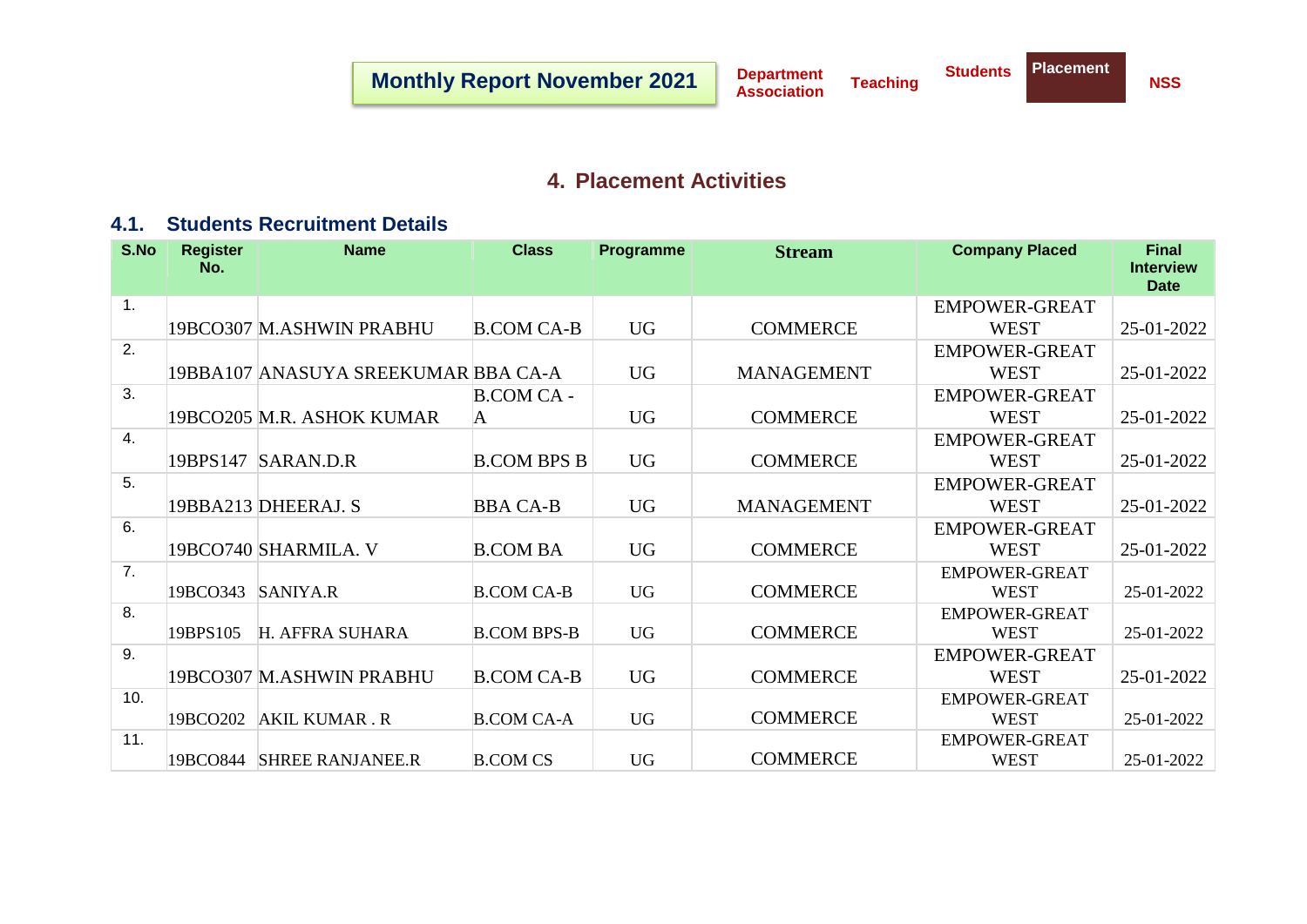**Department Association Teaching Students**

**Placement**

| 12. |                  | 19BBI116 ELAYABHARATHI J  | <b>B.COM BI-B</b> | <b>UG</b> | <b>COMMERCE</b>         | <b>BYJU'S</b>       | 11-01-2022 |
|-----|------------------|---------------------------|-------------------|-----------|-------------------------|---------------------|------------|
|     |                  |                           |                   |           |                         |                     |            |
| 13. | 19BCM017HARIS K  |                           | <b>B.COM CM</b>   | <b>UG</b> | <b>COMMERCE</b>         | <b>BYJU'S</b>       | 11-01-2022 |
| 14. |                  | SATHYANARAYANAN           |                   |           |                         |                     |            |
|     | 20MCO045K        |                           | M.COM             | PG        | <b>COMMERCE</b>         | <b>FEDERAL BANK</b> | 12-01-2022 |
| 15. |                  |                           |                   |           |                         |                     |            |
|     |                  | 19BCA019 D.INDHU PRIYA    | BCA-'A'           | <b>UG</b> | <b>COMPUTER SCIENCE</b> | <b>CGI</b>          | 14-01-2022 |
| 16. |                  |                           |                   |           |                         |                     |            |
|     |                  | 19BCA023 KISHANA K        | BCA-'A'           | <b>UG</b> | <b>COMPUTER SCIENCE</b> | <b>CGI</b>          | 14-01-2022 |
| 17. |                  |                           |                   |           |                         |                     |            |
|     |                  | 19BCA141 SALOMON ROSHAN R | BCA-'B'           | <b>UG</b> | <b>COMPUTER SCIENCE</b> | <b>CGI</b>          | 14-01-2022 |
| 18. |                  |                           |                   |           |                         |                     |            |
|     |                  | 19BCA142 SANDEEP S        | BCA-'B'           | <b>UG</b> | <b>COMPUTER SCIENCE</b> | <b>CGI</b>          | 14-01-2022 |
| 19. |                  |                           |                   |           |                         |                     |            |
|     |                  | 19BCA146 SEENIVASAN M     | BCA-'B'           | <b>UG</b> | <b>COMPUTER SCIENCE</b> | <b>CGI</b>          | 14-01-2022 |
| 20. |                  |                           |                   |           |                         |                     |            |
|     |                  | 19BCA157 THAREN A         | BCA-'B'           | <b>UG</b> | <b>COMPUTER SCIENCE</b> | <b>CGI</b>          | 14-01-2022 |
| 21. |                  |                           |                   |           |                         |                     |            |
|     | 19BCC006 ATHIL   |                           | $CSA-A'$          | <b>UG</b> | <b>COMPUTER SCIENCE</b> | <b>CGI</b>          | 14-01-2022 |
| 22. |                  |                           |                   |           |                         |                     |            |
|     |                  | 19BCC009 BHARATHKUMAR. G  | $CSA-A'$          | <b>UG</b> | <b>COMPUTER SCIENCE</b> | <b>CGI</b>          | 14-01-2022 |
| 23. |                  |                           |                   |           |                         |                     |            |
|     | 19BCC048 SNEHA.A |                           | $CSA-A'$          | <b>UG</b> | <b>COMPUTER SCIENCE</b> | <b>CGI</b>          | 14-01-2022 |
| 24. |                  |                           |                   |           |                         |                     |            |
|     |                  | 19BCC111 K.GANESH         | $CSA-B'$          | <b>UG</b> | <b>COMPUTER SCIENCE</b> | <b>CGI</b>          | 14-01-2022 |
| 25. |                  |                           |                   |           |                         |                     |            |
|     |                  | 19BCC118 JAIHARSHINI      | $CSA-B'$          | <b>UG</b> | <b>COMPUTER SCIENCE</b> | <b>CGI</b>          | 14-01-2022 |
| 26. |                  |                           |                   |           |                         |                     |            |
|     |                  | 19BCC146 SARAVANA KUMAR.K | $CSA-B'$          | <b>UG</b> | <b>COMPUTER SCIENCE</b> | <b>CGI</b>          | 14-01-2022 |
| 27. |                  |                           |                   |           |                         |                     |            |
|     |                  | 19BCG004 AFREEN.A         | CG                | <b>UG</b> | <b>COMPUTER SCIENCE</b> | <b>CGI</b>          | 14-01-2022 |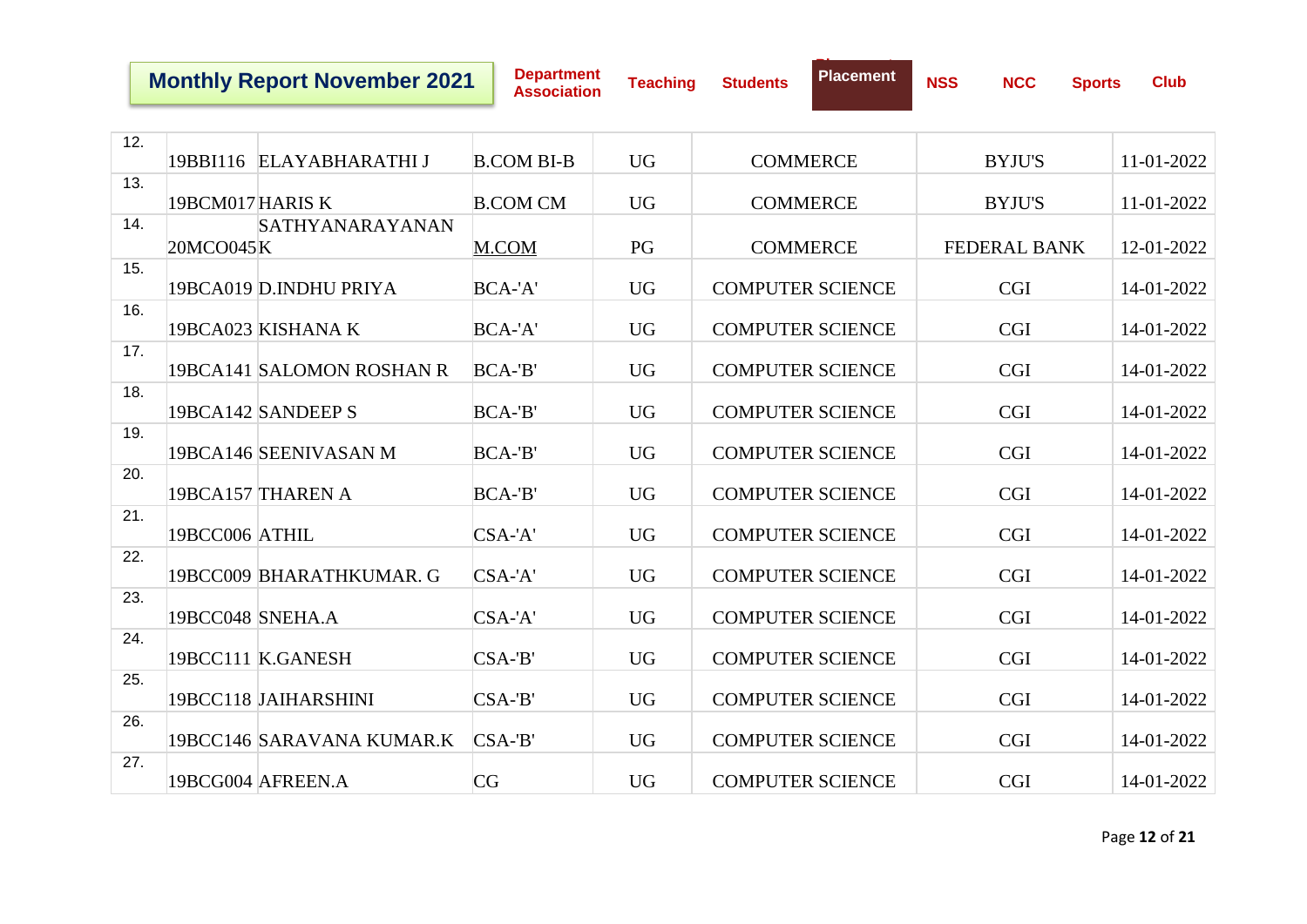**Placement**

| 28. |                  |                                    |           |           |                         |            |            |
|-----|------------------|------------------------------------|-----------|-----------|-------------------------|------------|------------|
|     |                  | 19BCG015 PREMDAS.R                 | CG        | <b>UG</b> | <b>COMPUTER SCIENCE</b> | <b>CGI</b> | 14-01-2022 |
| 29. |                  | 19BCG018 ROHESH S                  | CG        | <b>UG</b> | <b>COMPUTER SCIENCE</b> | <b>CGI</b> | 14-01-2022 |
| 30. |                  | 19BCG025 TARIKA KANNAN             | CG        | <b>UG</b> | <b>COMPUTER SCIENCE</b> | <b>CGI</b> | 14-01-2022 |
| 31. |                  | 19BCS004 AKARSHANA.S               | $CS$ -'A' | <b>UG</b> | <b>COMPUTER SCIENCE</b> | <b>CGI</b> | 14-01-2022 |
| 32. |                  |                                    |           |           |                         |            |            |
|     |                  | 19BCS009 APARNA. J                 | $CS$ -'A' | <b>UG</b> | <b>COMPUTER SCIENCE</b> | <b>CGI</b> | 14-01-2022 |
| 33. |                  | 19BCS019 JOUNITTA S                | $CS$ -'A' | <b>UG</b> | <b>COMPUTER SCIENCE</b> | <b>CGI</b> | 14-01-2022 |
| 34. | 19BCS032 POOJA S |                                    | $CS$ -'A' | <b>UG</b> | <b>COMPUTER SCIENCE</b> | <b>CGI</b> | 14-01-2022 |
| 35. |                  | 19BCS115 DURGADEVI.A               | $CS-B'$   | <b>UG</b> | <b>COMPUTER SCIENCE</b> | <b>CGI</b> | 14-01-2022 |
| 36. |                  |                                    |           |           |                         |            |            |
|     |                  | 19BCS124 JENCY DHANA MARY G CS-'B' |           | <b>UG</b> | <b>COMPUTER SCIENCE</b> | <b>CGI</b> | 14-01-2022 |
| 37. |                  | 19BCS159 VAISHNAVI. A              | $CS-B'$   | <b>UG</b> | <b>COMPUTER SCIENCE</b> | <b>CGI</b> | 14-01-2022 |
| 38. |                  | 19BCT003 AKASH MOHANRAJ            | CT-'A'    | <b>UG</b> | <b>COMPUTER SCIENCE</b> | <b>CGI</b> | 14-01-2022 |
| 39. |                  |                                    |           |           |                         |            |            |
|     |                  | 19BCT135 MANIKANDAN                | $CT - B'$ | <b>UG</b> | <b>COMPUTER SCIENCE</b> | <b>CGI</b> | 14-01-2022 |
| 40. |                  |                                    |           |           |                         |            |            |
|     |                  | 19BCT136 MOHANAPRIYA S             | $CT - B'$ | <b>UG</b> | <b>COMPUTER SCIENCE</b> | <b>CGI</b> | 14-01-2022 |
| 41. |                  | 19BCT137 MYTHILI M                 | $CT - B'$ | <b>UG</b> | <b>COMPUTER SCIENCE</b> | <b>CGI</b> | 14-01-2022 |
| 42. |                  | 19BCT142 PRIYADHARSINI S           | $CT - B'$ | <b>UG</b> | <b>COMPUTER SCIENCE</b> | <b>CGI</b> | 14-01-2022 |
| 43. |                  | 19BCT146 SANJEETHA V               | $CT - B'$ | <b>UG</b> | <b>COMPUTER SCIENCE</b> | <b>CGI</b> | 14-01-2022 |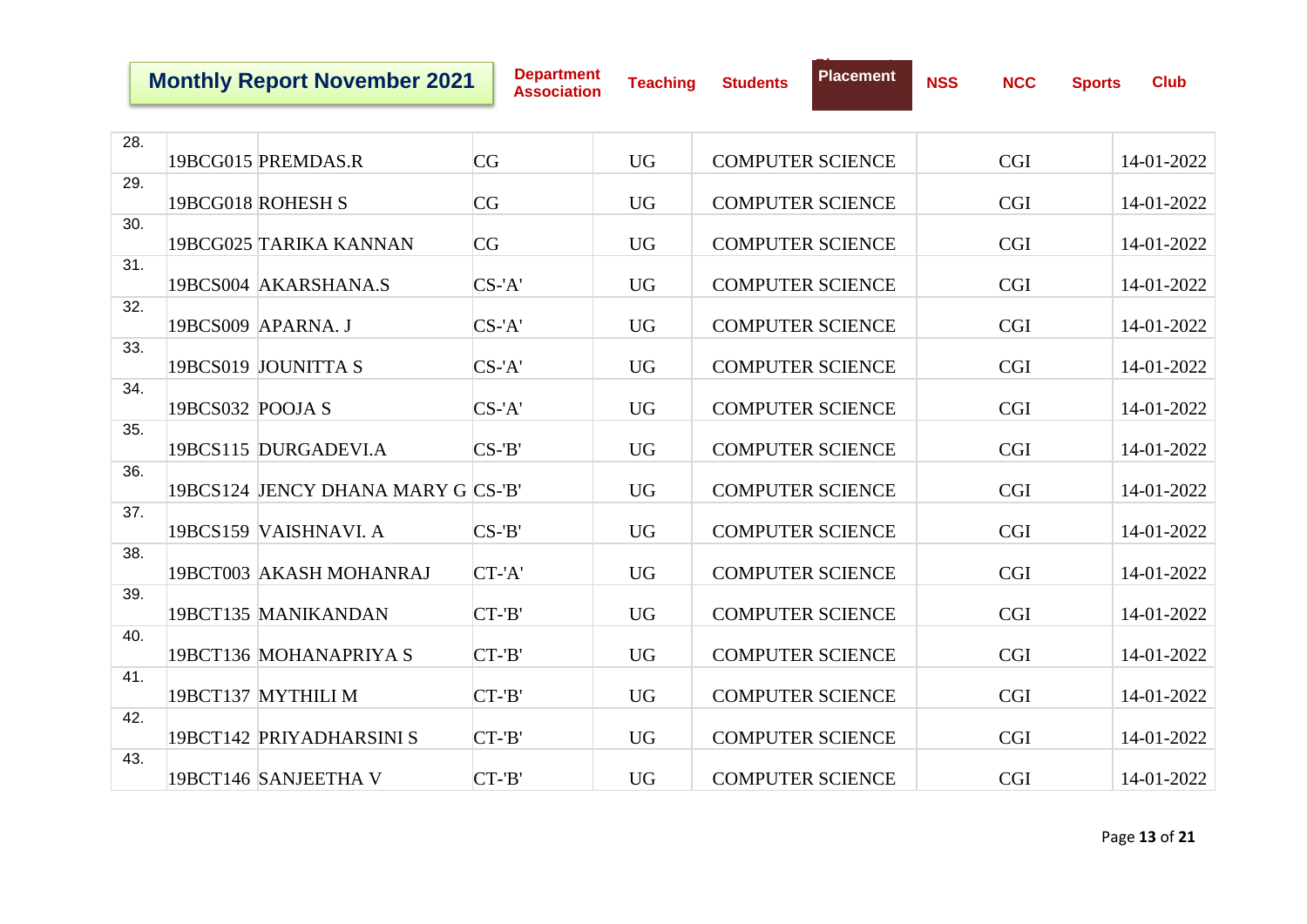**Department Association Teaching Students**

**Placement**

| 44. |          | 19BCT150 SHRI RANJAN U  | $CT - B'$ | <b>UG</b> | <b>COMPUTER SCIENCE</b> | <b>CGI</b>       | 14-01-2022 |
|-----|----------|-------------------------|-----------|-----------|-------------------------|------------------|------------|
|     |          |                         |           |           |                         |                  |            |
| 45. |          | 19BCT157 SWETHA S       | CT-'B'    | <b>UG</b> | <b>COMPUTER SCIENCE</b> | <b>CGI</b>       | 14-01-2022 |
| 46. | 19BIT031 | <b>MANOJKUMAR R</b>     | $IT -'A'$ | <b>UG</b> | <b>COMPUTER SCIENCE</b> | <b>CGI</b>       | 14-01-2022 |
| 47. |          |                         |           |           |                         |                  |            |
|     | 19BIT041 | <b>J.RITHIKA</b>        | IT-'A'    | <b>UG</b> | <b>COMPUTER SCIENCE</b> | <b>CGI</b>       | 14-01-2022 |
| 48. | 19BIT051 | <b>SRI VASANTH</b>      | IT-'A'    | <b>UG</b> | <b>COMPUTER SCIENCE</b> | <b>CGI</b>       | 14-01-2022 |
| 49. | 19BIT055 | <b>SUREKA.M</b>         | IT-'A'    | <b>UG</b> | <b>COMPUTER SCIENCE</b> | <b>CGI</b>       | 14-01-2022 |
|     |          |                         |           |           |                         |                  |            |
| 50. | 19BIT102 | <b>ABHIJITHA P M</b>    | $IT-B'$   | <b>UG</b> | <b>COMPUTER SCIENCE</b> | <b>CGI</b>       | 14-01-2022 |
| 51. | 19BIT107 | <b>BHAVASREE.A</b>      | $IT-B'$   | <b>UG</b> | <b>COMPUTER SCIENCE</b> | <b>CGI</b>       | 14-01-2022 |
| 52. |          |                         |           |           |                         |                  |            |
|     | 19BIT111 | <b>DHANASEKAR A</b>     | $IT-B'$   | <b>UG</b> | <b>COMPUTER SCIENCE</b> | <b>CGI</b>       | 14-01-2022 |
| 53. | 19BIT117 | <b>HARIVATHSAN P</b>    | IT-'B'    | <b>UG</b> | <b>COMPUTER SCIENCE</b> | <b>CGI</b>       | 14-01-2022 |
| 54. |          |                         |           |           |                         |                  |            |
|     | 19BIT148 | SUGANYA.S               | $IT-B'$   | <b>UG</b> | <b>COMPUTER SCIENCE</b> | <b>CGI</b>       | 14-01-2022 |
| 55. |          | 19BSS008 ARUN KUMAR A R | <b>SS</b> | <b>UG</b> | <b>COMPUTER SCIENCE</b> | <b>CGI</b>       | 14-01-2022 |
| 56. |          |                         |           |           |                         |                  |            |
|     |          | 19BSS013 DURGADEVIT     | <b>SS</b> | <b>UG</b> | <b>COMPUTER SCIENCE</b> | <b>CGI</b>       | 14-01-2022 |
| 57. |          |                         |           |           |                         |                  |            |
|     |          | 19BSS030 NATRAYAN N     | <b>SS</b> | <b>UG</b> | <b>COMPUTER SCIENCE</b> | <b>CGI</b>       | 14-01-2022 |
| 58. |          |                         |           |           |                         |                  |            |
|     |          | 19BSS051 SUVALAKSHMI M  | <b>SS</b> | <b>UG</b> | <b>COMPUTER SCIENCE</b> | <b>CGI</b>       | 14-01-2022 |
| 59. | 17MSS012 | <b>ASHWIN V V</b>       | <b>SS</b> | PG        | <b>COMPUTER SCIENCE</b> | <b>ACCENTURE</b> | 17-01-2022 |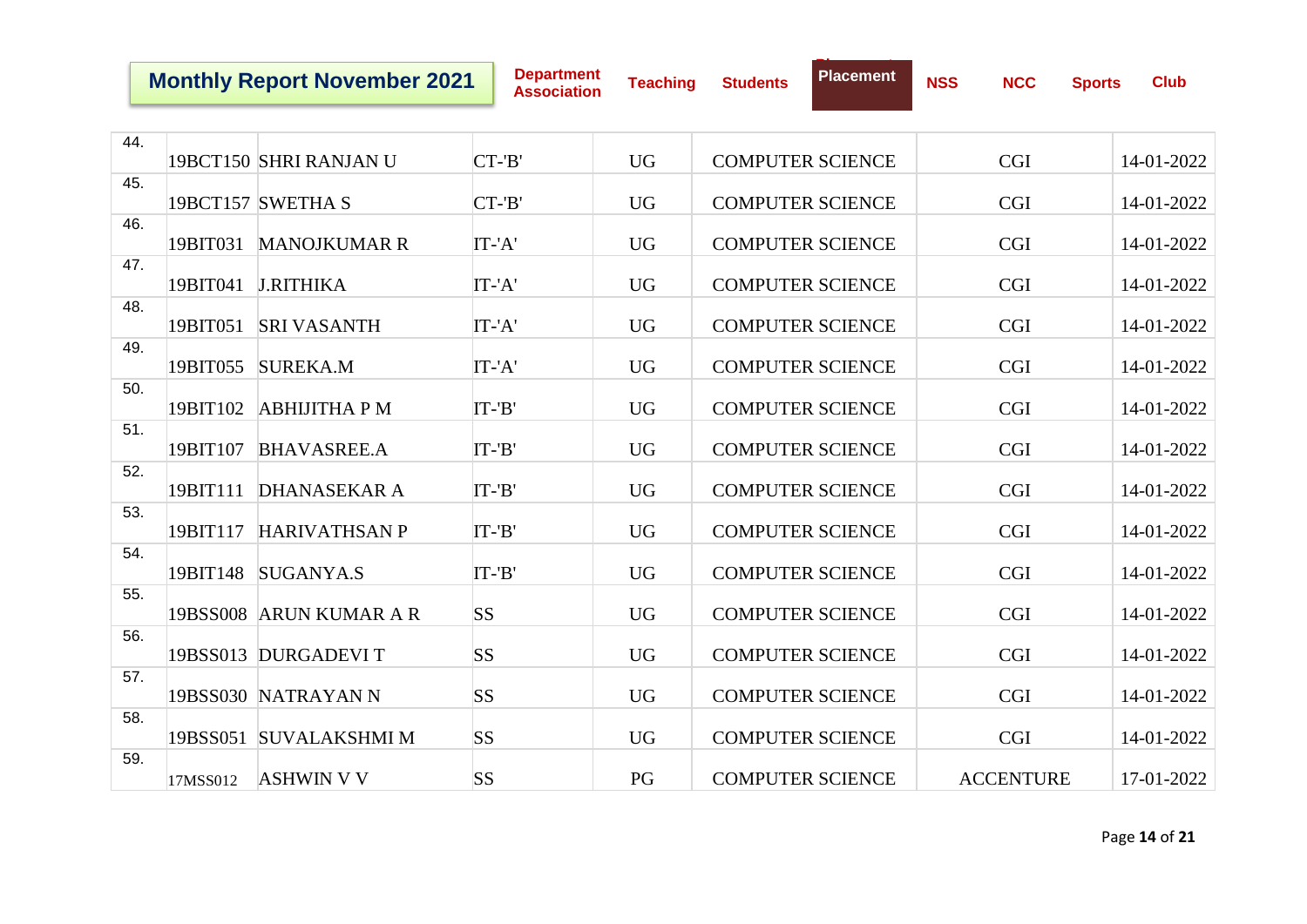**Department Association Teaching Students**

**Placement**

| 60. |          |                                  |           |           |                         |                  |            |
|-----|----------|----------------------------------|-----------|-----------|-------------------------|------------------|------------|
|     | 19BCA005 | <b>AMARNAATH S.G</b>             | BCA-'A'   | <b>UG</b> | <b>COMPUTER SCIENCE</b> | <b>ACCENTURE</b> | 17-01-2022 |
| 61. |          |                                  |           |           |                         |                  |            |
|     | 19BCA011 | <b>S.DEVADARSHINI</b>            | BCA-'A'   | <b>UG</b> | <b>COMPUTER SCIENCE</b> | <b>ACCENTURE</b> | 17-01-2022 |
| 62. | 19BCA153 | <b>SUJITH. R</b>                 | BCA-'B'   | <b>UG</b> | <b>COMPUTER SCIENCE</b> | <b>ACCENTURE</b> | 17-01-2022 |
| 63. |          |                                  |           |           |                         |                  |            |
|     | 19BCC003 | <b>AKSHAYA MS</b>                | $CSA-A'$  | <b>UG</b> | <b>COMPUTER SCIENCE</b> | <b>ACCENTURE</b> | 17-01-2022 |
| 64. |          | <b>MOHAMMED FAZL</b>             |           |           |                         |                  |            |
|     | 19BCC059 | <b>HUSSAIN M.N</b>               | $CSA-A'$  | <b>UG</b> | <b>COMPUTER SCIENCE</b> | <b>ACCENTURE</b> | 17-01-2022 |
| 65. |          |                                  |           |           |                         |                  |            |
|     | 19BCC138 | NITISH.S                         | $CSA-B'$  | <b>UG</b> | <b>COMPUTER SCIENCE</b> | <b>ACCENTURE</b> | 17-01-2022 |
| 66. |          | SARAVANA KUMAR. K                | $CSA-B'$  | <b>UG</b> | <b>COMPUTER SCIENCE</b> | <b>ACCENTURE</b> | 17-01-2022 |
| 67. | 19BCC146 |                                  |           |           |                         |                  |            |
|     | 19BCS004 | AKARSHANA.S                      | $CS$ -'A' | <b>UG</b> | <b>COMPUTER SCIENCE</b> | <b>ACCENTURE</b> | 17-01-2022 |
| 68. |          |                                  |           |           |                         |                  |            |
|     | 19BCS009 | APARNA. J                        | $CS$ -'A' | <b>UG</b> | <b>COMPUTER SCIENCE</b> | <b>ACCENTURE</b> | 17-01-2022 |
| 69. |          |                                  |           |           |                         |                  |            |
|     | 19BCS103 | <b>AJEETH L</b>                  | $CS-B'$   | <b>UG</b> | <b>COMPUTER SCIENCE</b> | <b>ACCENTURE</b> | 17-01-2022 |
| 70. |          |                                  |           |           |                         |                  |            |
| 71. | 19BCS123 | <b>JAYA SRI R</b>                | $CS-B'$   | <b>UG</b> | <b>COMPUTER SCIENCE</b> | <b>ACCENTURE</b> | 17-01-2022 |
|     | 19BCS124 | <b>JENCY DHANA MARY G CS-'B'</b> |           | <b>UG</b> | <b>COMPUTER SCIENCE</b> | <b>ACCENTURE</b> | 17-01-2022 |
| 72. |          |                                  |           |           |                         |                  |            |
|     | 19BCS130 | MOULISANJAY.P                    | $CS-B'$   | <b>UG</b> | <b>COMPUTER SCIENCE</b> | <b>ACCENTURE</b> | 17-01-2022 |
| 73. |          |                                  |           |           |                         |                  |            |
|     | 19BCS143 | SANJAY.C                         | $CS-B'$   | <b>UG</b> | <b>COMPUTER SCIENCE</b> | <b>ACCENTURE</b> | 17-01-2022 |
| 74. |          |                                  |           |           |                         |                  |            |
|     | 19BCT022 | DHARSHINI BOOPATHY CT-'A'        |           | <b>UG</b> | <b>COMPUTER SCIENCE</b> | <b>ACCENTURE</b> | 17-01-2022 |
| 75. | 19BCT125 | <b>JAI SHRI LAKSHMI.B</b>        | $CT - B'$ | <b>UG</b> | <b>COMPUTER SCIENCE</b> | <b>ACCENTURE</b> | 17-01-2022 |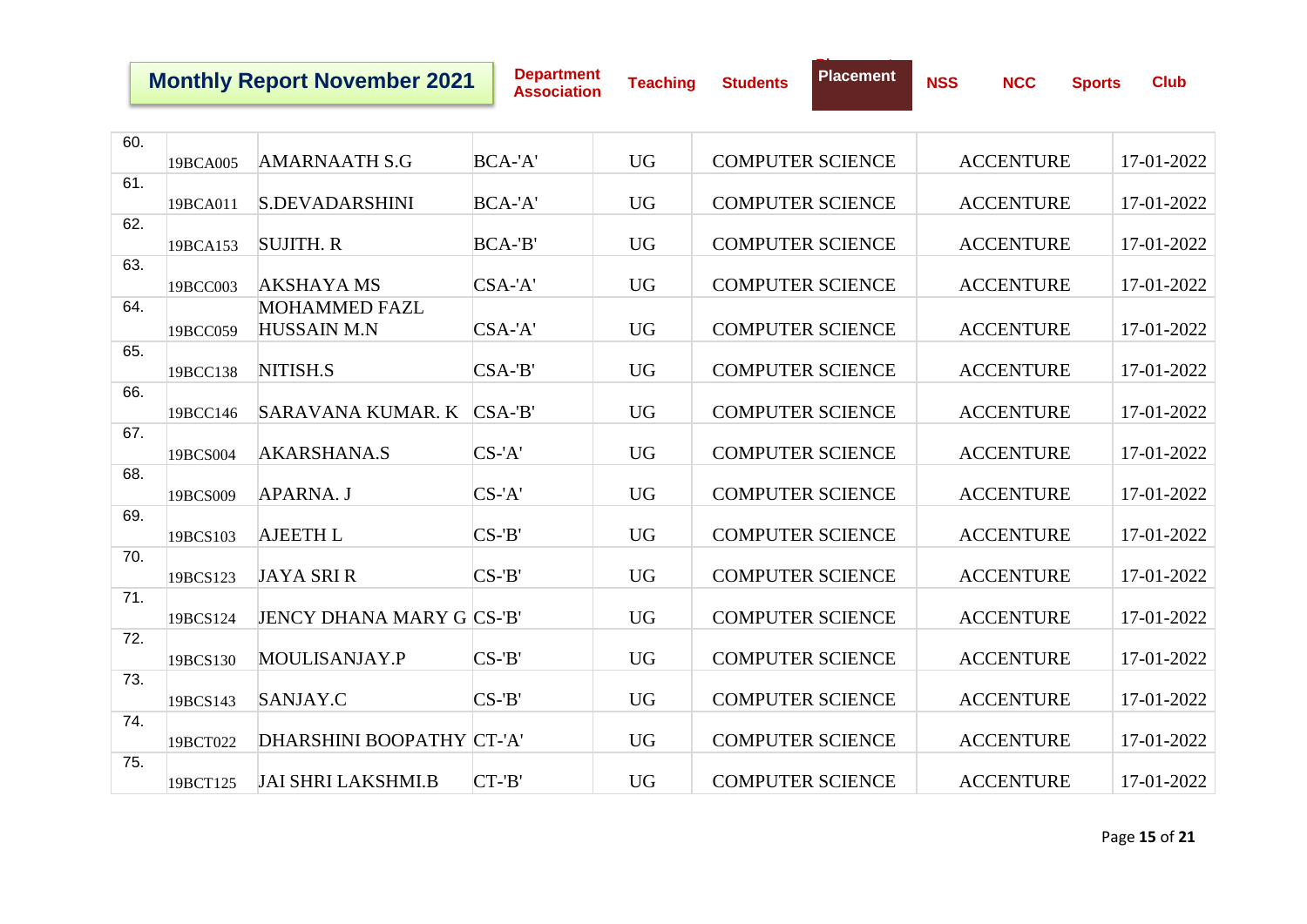**Department Association Teaching Students**

**Placement**

| 76. | 19BCT143 | <b>RAGHUG</b>            | $CT - B'$  | <b>UG</b> | <b>COMPUTER SCIENCE</b> | <b>ACCENTURE</b> | 17-01-2022 |
|-----|----------|--------------------------|------------|-----------|-------------------------|------------------|------------|
|     |          |                          |            |           |                         |                  |            |
| 77. | 19BCT146 | <b>SANJEETHA V</b>       | $CT - B'$  | <b>UG</b> | <b>COMPUTER SCIENCE</b> | <b>ACCENTURE</b> | 17-01-2022 |
| 78. | 19BEC019 | <b>KRIPESH K</b>         | <b>ECS</b> | <b>UG</b> | <b>COMPUTER SCIENCE</b> | <b>ACCENTURE</b> | 17-01-2022 |
| 79. | 19BEC021 | LOGANAYAKI .K            | <b>ECS</b> | <b>UG</b> | <b>COMPUTER SCIENCE</b> | <b>ACCENTURE</b> | 17-01-2022 |
| 80. | 19BIT051 | <b>SRI VASANTH V</b>     | IT-'A'     | <b>UG</b> | <b>COMPUTER SCIENCE</b> | <b>ACCENTURE</b> | 17-01-2022 |
| 81. | 19BIT143 | <b>SATHYAR</b>           | $IT-B'$    | <b>UG</b> | <b>COMPUTER SCIENCE</b> | <b>ACCENTURE</b> | 17-01-2022 |
| 82. | 19BMA003 | <b>ANITTA PJ</b>         | MATHS-'A'  | <b>UG</b> | <b>COMPUTER SCIENCE</b> | <b>ACCENTURE</b> | 17-01-2022 |
| 83. | 19BMA133 | <b>R.NANDHINI PRIYA</b>  | MATHS-'B'  | <b>UG</b> | <b>COMPUTER SCIENCE</b> | <b>ACCENTURE</b> | 17-01-2022 |
| 84. | 19BMA145 | <b>SANKAR ADITHYA.M</b>  | MATHS-'B'  | <b>UG</b> | <b>COMPUTER SCIENCE</b> | <b>ACCENTURE</b> | 17-01-2022 |
| 85. | 19BCA023 | <b>KISHANA K</b>         | BCA-'A'    | <b>UG</b> | <b>COMPUTER SCIENCE</b> | <b>TCS</b>       | 20-01-2022 |
| 86. | 19BCA037 | <b>ROOPESH MURUGA.B</b>  | BCA-'A'    | <b>UG</b> | <b>COMPUTER SCIENCE</b> | <b>TCS</b>       | 20-01-2022 |
| 87. | 19BCA038 | <b>SACHIN SUNDAR P</b>   | BCA-'A'    | <b>UG</b> | <b>COMPUTER SCIENCE</b> | <b>TCS</b>       | 20-01-2022 |
| 88. | 19BCA048 | <b>SOUPARNIKA H</b>      | BCA-'A'    | <b>UG</b> | <b>COMPUTER SCIENCE</b> | <b>TCS</b>       | 20-01-2022 |
| 89. | 19BCA126 | <b>MADHAN PRASANTH P</b> | BCA-'B'    | <b>UG</b> | <b>COMPUTER SCIENCE</b> | <b>TCS</b>       | 20-01-2022 |
| 90. | 19BCA127 | MOHANAPRIYA.R            | BCA-'B'    | <b>UG</b> | <b>COMPUTER SCIENCE</b> | <b>TCS</b>       | 20-01-2022 |
| 91. | 19BCA143 | <b>SANDHYAS</b>          | $BCA-B'$   | <b>UG</b> | <b>COMPUTER SCIENCE</b> | <b>TCS</b>       | 20-01-2022 |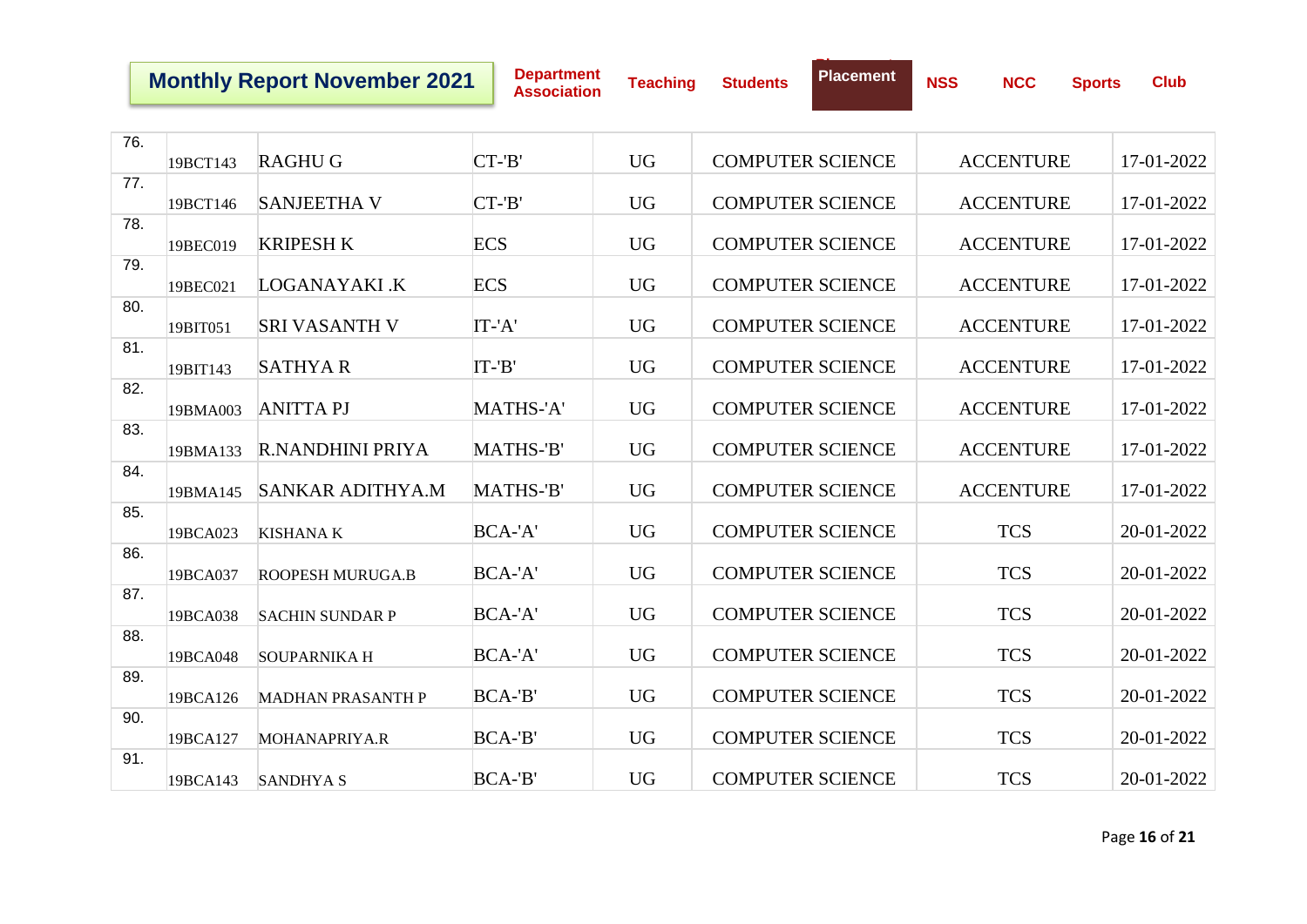**Department Association Teaching Students**

**Placement**

| 92.  |          |                         |          |           |                         |            |            |
|------|----------|-------------------------|----------|-----------|-------------------------|------------|------------|
|      | 19BCA159 | <b>WAZIL AHAMED.S</b>   | BCA-'B'  | <b>UG</b> | <b>COMPUTER SCIENCE</b> | <b>TCS</b> | 20-01-2022 |
| 93.  |          |                         |          |           |                         |            |            |
|      | 19BCC003 | <b>AKSHAYAMS</b>        | $CSA-A'$ | <b>UG</b> | <b>COMPUTER SCIENCE</b> | <b>TCS</b> | 20-01-2022 |
| 94.  | 19BCC008 | <b>BAVADHARANI S</b>    | $CSA-A'$ | <b>UG</b> | <b>COMPUTER SCIENCE</b> | <b>TCS</b> | 20-01-2022 |
| 95.  | 19BCC026 | NIKITHA.G               | $CSA-A'$ | <b>UG</b> | <b>COMPUTER SCIENCE</b> | <b>TCS</b> | 20-01-2022 |
| 96.  | 19BCC056 | <b>VAISHNAVARAM</b>     | $CSA-A'$ | <b>UG</b> | <b>COMPUTER SCIENCE</b> | <b>TCS</b> | 20-01-2022 |
| 97.  | 19BCC057 | <b>VIBINJITH K</b>      | $CSA-A'$ | <b>UG</b> | <b>COMPUTER SCIENCE</b> | <b>TCS</b> | 20-01-2022 |
| 98.  | 19BCC111 | <b>K.GANESH</b>         | $CSA-B'$ | <b>UG</b> | <b>COMPUTER SCIENCE</b> | <b>TCS</b> | 20-01-2022 |
| 99.  | 19BCC112 | <b>GAYATHRI.S</b>       | $CSA-B'$ | <b>UG</b> | <b>COMPUTER SCIENCE</b> | <b>TCS</b> | 20-01-2022 |
| 100. | 19BCC114 | <b>GURUANANTH.S</b>     | $CSA-B'$ | <b>UG</b> | <b>COMPUTER SCIENCE</b> | <b>TCS</b> | 20-01-2022 |
| 101. | 19BCC140 | <b>PRASATH V</b>        | $CSA-B'$ | <b>UG</b> | <b>COMPUTER SCIENCE</b> | <b>TCS</b> | 20-01-2022 |
| 102. | 19BCC142 | <b>ROSHAN SJ</b>        | $CSA-B'$ | <b>UG</b> | <b>COMPUTER SCIENCE</b> | <b>TCS</b> | 20-01-2022 |
| 103. | 19BCC143 | <b>SAM ASHBAL RAJ J</b> | $CSA-B'$ | <b>UG</b> | <b>COMPUTER SCIENCE</b> | <b>TCS</b> | 20-01-2022 |
| 104. | 19BCG001 | <b>ABILASH S</b>        | CG       | <b>UG</b> | <b>COMPUTER SCIENCE</b> | <b>TCS</b> | 20-01-2022 |
| 105. | 19BCG003 | <b>ADARSH S</b>         | CG       | <b>UG</b> | <b>COMPUTER SCIENCE</b> | <b>TCS</b> | 20-01-2022 |
| 106. | 19BCG004 | AFREEN.A                | CG       | <b>UG</b> | <b>COMPUTER SCIENCE</b> | <b>TCS</b> | 20-01-2022 |
| 107. | 19BCG015 | PREMDAS.R               | CG       | <b>UG</b> | <b>COMPUTER SCIENCE</b> | <b>TCS</b> | 20-01-2022 |
|      |          |                         |          |           |                         |            |            |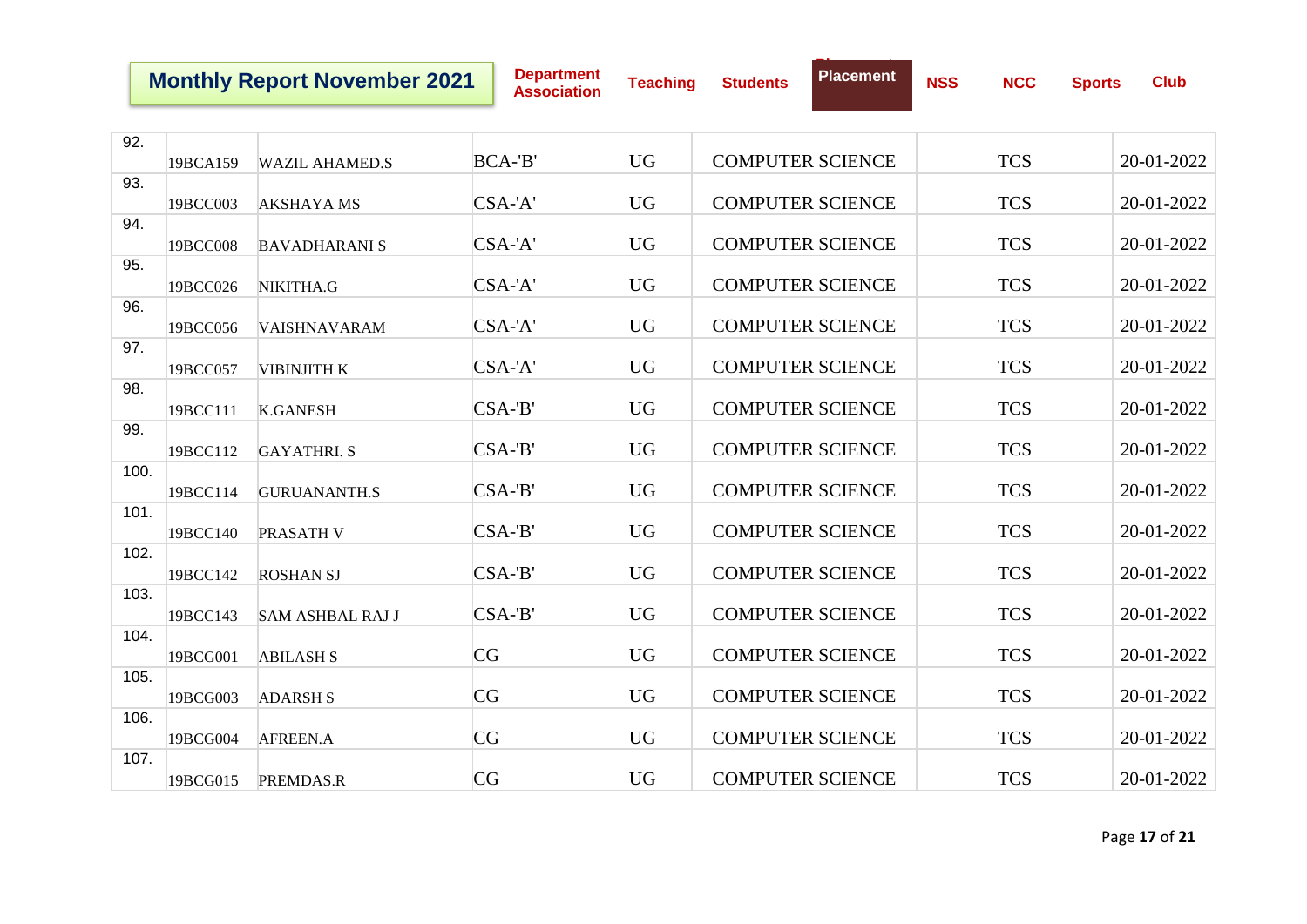**Department Association Teaching Students**

**Placement**

| 108. | 19BCG017 | A.S.RAKSHITH           | CG        | <b>UG</b> | <b>COMPUTER SCIENCE</b> | <b>TCS</b> | 20-01-2022 |
|------|----------|------------------------|-----------|-----------|-------------------------|------------|------------|
|      |          |                        |           |           |                         |            |            |
| 109. | 19BCG018 | <b>ROHESH S</b>        | CG        | <b>UG</b> | <b>COMPUTER SCIENCE</b> | <b>TCS</b> | 20-01-2022 |
| 110. |          |                        |           |           |                         |            |            |
|      | 19BCG020 | <b>SANDRA S</b>        | CG        | <b>UG</b> | <b>COMPUTER SCIENCE</b> | <b>TCS</b> | 20-01-2022 |
| 111. |          |                        |           |           |                         |            |            |
|      | 19BCS003 | <b>AJAY KUMAR D</b>    | $CS$ -'A' | <b>UG</b> | <b>COMPUTER SCIENCE</b> | <b>TCS</b> | 20-01-2022 |
| 112. |          |                        |           |           |                         |            |            |
|      |          |                        |           |           |                         |            |            |
|      | 19BCS004 | AKARSHANA.S            | $CS$ -'A' | <b>UG</b> | <b>COMPUTER SCIENCE</b> | <b>TCS</b> | 20-01-2022 |
| 113. |          |                        |           |           |                         |            |            |
|      | 19BCS012 | N.DHARSHINI PRIYA      | $CS$ -'A' | <b>UG</b> | <b>COMPUTER SCIENCE</b> | <b>TCS</b> | 20-01-2022 |
| 114. |          |                        |           |           |                         |            |            |
|      | 19BCS017 | <b>INDHUMATHI.B</b>    | $CS$ -'A' | <b>UG</b> | <b>COMPUTER SCIENCE</b> | <b>TCS</b> | 20-01-2022 |
|      |          |                        |           |           |                         |            |            |
| 115. |          |                        |           |           |                         |            |            |
|      | 19BCS019 | <b>JOUNITTA S</b>      | $CS$ -'A' | <b>UG</b> | <b>COMPUTER SCIENCE</b> | <b>TCS</b> | 20-01-2022 |
| 116. |          |                        |           |           |                         |            |            |
|      | 19BCS020 | <b>KALASA PRADA.S</b>  | $CS$ -'A' | <b>UG</b> | <b>COMPUTER SCIENCE</b> | <b>TCS</b> | 20-01-2022 |
| 117. |          |                        |           |           |                         |            |            |
|      |          |                        | $CS$ -'A' | <b>UG</b> | <b>COMPUTER SCIENCE</b> | <b>TCS</b> | 20-01-2022 |
|      | 19BCS032 | POOJA S                |           |           |                         |            |            |
| 118. |          |                        |           |           |                         |            |            |
|      | 19BCS115 | <b>DURGADEVI A</b>     | $CS-B'$   | <b>UG</b> | <b>COMPUTER SCIENCE</b> | <b>TCS</b> | 20-01-2022 |
| 119. |          |                        |           |           |                         |            |            |
|      | 19BCS120 | P.HARIPRIYA            | $CS-B'$   | <b>UG</b> | <b>COMPUTER SCIENCE</b> | <b>TCS</b> | 20-01-2022 |
| 120. |          |                        |           |           |                         |            |            |
|      |          |                        | $CS-B'$   | <b>UG</b> | <b>COMPUTER SCIENCE</b> | <b>TCS</b> | 20-01-2022 |
|      | 19BCS130 | MOULISANJAY.P          |           |           |                         |            |            |
| 121. |          |                        |           |           |                         |            |            |
|      | 19BCS151 | <b>SIVAPRASATH S S</b> | $CS-B'$   | <b>UG</b> | <b>COMPUTER SCIENCE</b> | <b>TCS</b> | 20-01-2022 |
| 122. |          |                        |           |           |                         |            |            |
|      | 19BCS161 | YAKESH KUMAR N         | $CS-B'$   | <b>UG</b> | <b>COMPUTER SCIENCE</b> | <b>TCS</b> | 20-01-2022 |
| 123. |          |                        |           |           |                         |            |            |
|      |          |                        |           |           |                         |            |            |
|      | 19BCT014 | <b>BOOPATHIM</b>       | $CT - A'$ | <b>UG</b> | <b>COMPUTER SCIENCE</b> | <b>TCS</b> | 20-01-2022 |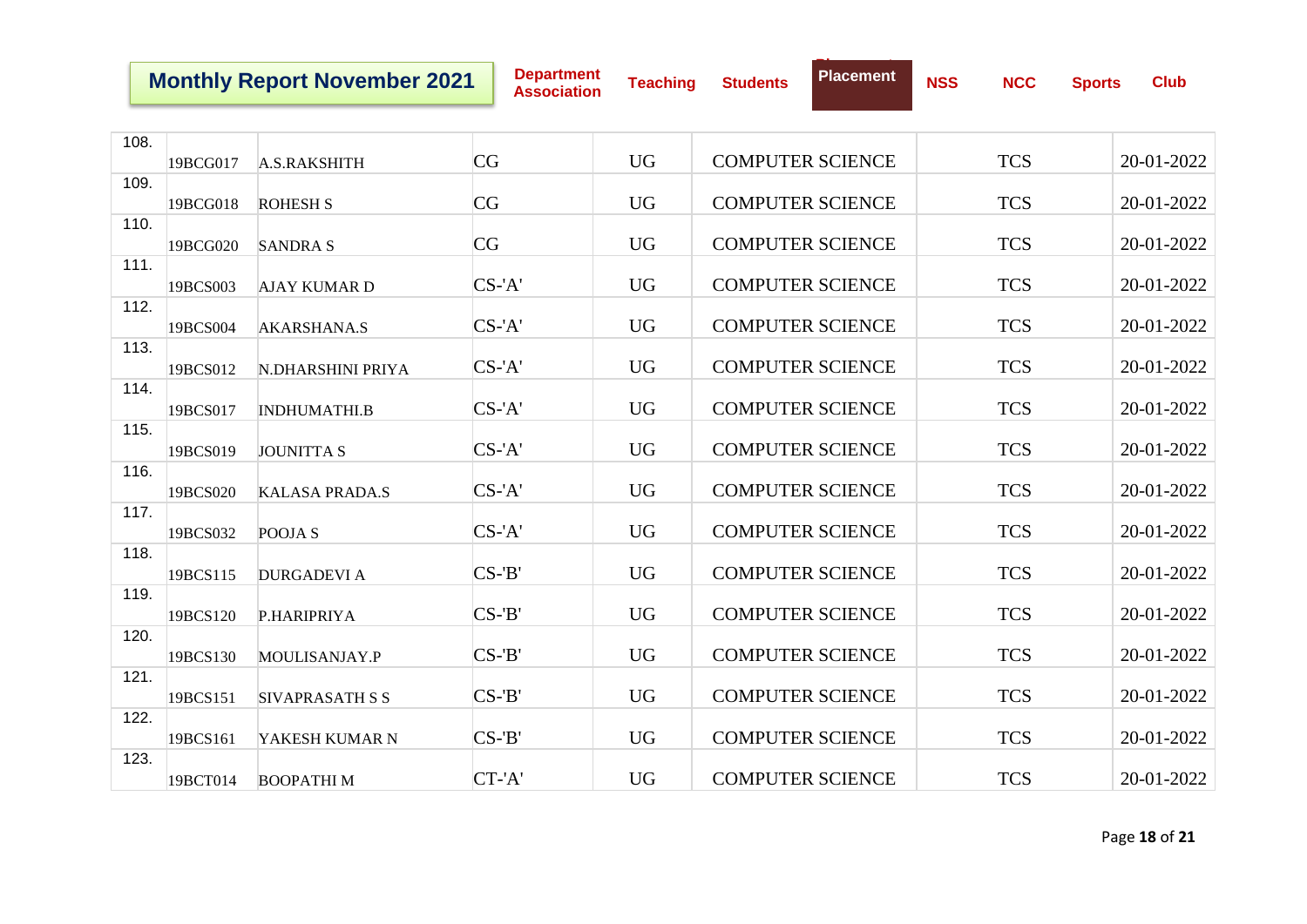**Department Association Teaching Students**

**Placement**

| 124. |          |                           |            |           |                         |            |            |
|------|----------|---------------------------|------------|-----------|-------------------------|------------|------------|
|      | 19BCT021 | <b>DEVADHARSHINI D</b>    | CT-'A'     | <b>UG</b> | <b>COMPUTER SCIENCE</b> | <b>TCS</b> | 20-01-2022 |
| 125. |          |                           |            |           |                         |            |            |
|      | 19BCT027 | <b>INDHUV</b>             | CT-'A'     | <b>UG</b> | <b>COMPUTER SCIENCE</b> | <b>TCS</b> | 20-01-2022 |
| 126. |          |                           |            |           |                         |            |            |
|      | 19BCT036 | <b>MEGA LAVANYA P</b>     | CT-'A'     | <b>UG</b> | <b>COMPUTER SCIENCE</b> | <b>TCS</b> | 20-01-2022 |
| 127. | 19BCT042 | PREETHAKN                 | CT-'A'     | <b>UG</b> | <b>COMPUTER SCIENCE</b> | <b>TCS</b> | 20-01-2022 |
| 128. |          |                           |            |           |                         |            |            |
|      | 19BCT046 | <b>SAHETIA SANTHOSH</b>   | $CT - A'$  | <b>UG</b> | <b>COMPUTER SCIENCE</b> | <b>TCS</b> | 20-01-2022 |
| 129. |          |                           |            |           |                         |            |            |
|      | 19BCT103 | <b>ANITHAA H</b>          | $CT - B'$  | <b>UG</b> | <b>COMPUTER SCIENCE</b> | <b>TCS</b> | 20-01-2022 |
| 130. |          |                           |            |           |                         |            |            |
|      | 19BCT115 | <b>DHANUSH S</b>          | $CT - B'$  | <b>UG</b> | <b>COMPUTER SCIENCE</b> | <b>TCS</b> | 20-01-2022 |
| 131. | 19BCT125 | <b>JAI SHRI LAKSHMI.B</b> | $CT - B'$  | <b>UG</b> | <b>COMPUTER SCIENCE</b> | <b>TCS</b> | 20-01-2022 |
| 132. |          |                           |            |           |                         |            |            |
|      | 19BCT127 | <b>JAYAVASANTH M</b>      | $CT - B'$  | <b>UG</b> | <b>COMPUTER SCIENCE</b> | <b>TCS</b> | 20-01-2022 |
| 133. |          |                           |            |           |                         |            |            |
|      | 19BCT136 | <b>MOHANAPRIYA S</b>      | $CT - B'$  | <b>UG</b> | <b>COMPUTER SCIENCE</b> | <b>TCS</b> | 20-01-2022 |
| 134. |          |                           |            |           |                         |            |            |
|      | 19BCT146 | <b>SANJEETHA V</b>        | $CT - B'$  | <b>UG</b> | <b>COMPUTER SCIENCE</b> | <b>TCS</b> | 20-01-2022 |
| 135. | 19BCT153 | <b>SUDHARSAN P</b>        | $CT - B'$  | <b>UG</b> | <b>COMPUTER SCIENCE</b> | <b>TCS</b> | 20-01-2022 |
| 136. |          |                           |            |           |                         |            |            |
|      | 19BEC011 | <b>GOKUL.A</b>            | <b>ECS</b> | <b>UG</b> | <b>COMPUTER SCIENCE</b> | <b>TCS</b> | 20-01-2022 |
| 137. |          |                           |            |           |                         |            |            |
|      | 19BIT019 | <b>JAGADEESHK</b>         | IT-'A'     | <b>UG</b> | <b>COMPUTER SCIENCE</b> | <b>TCS</b> | 20-01-2022 |
| 138. |          |                           |            |           |                         |            |            |
|      | 19BIT030 | <b>MANIKANDAN A</b>       | IT-'A'     | <b>UG</b> | <b>COMPUTER SCIENCE</b> | <b>TCS</b> | 20-01-2022 |
| 139. |          |                           |            |           |                         |            |            |
|      | 19BIT058 | VIGNESHWARI.K             | IT-'A'     | <b>UG</b> | <b>COMPUTER SCIENCE</b> | <b>TCS</b> | 20-01-2022 |